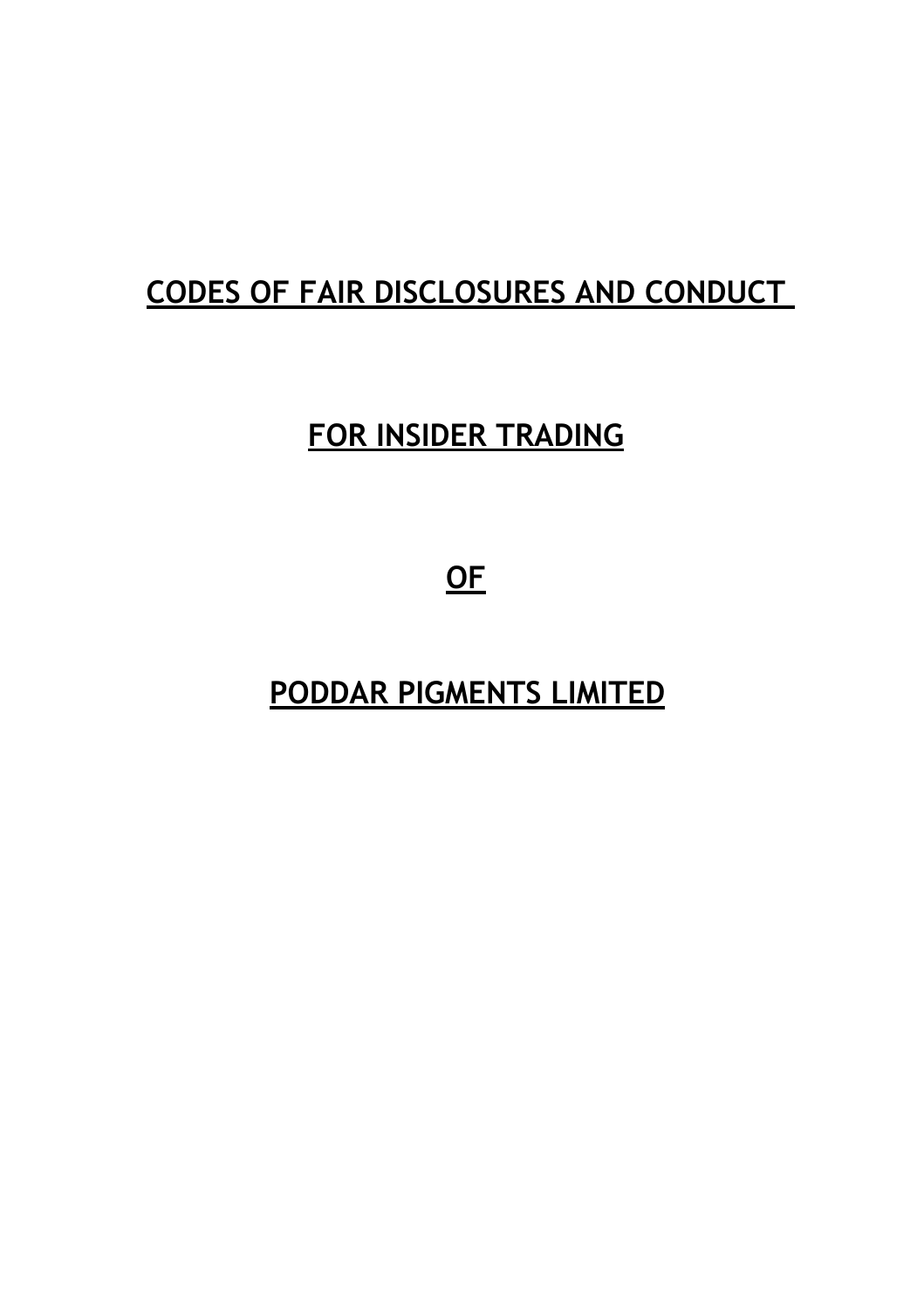# **CODE FOR PROHIBITION OF INSIDER TRADING**

|    | <b>CONTENTS</b>                                                                 |                                                                                                                        | <b>PAGE</b> |  |  |  |  |  |
|----|---------------------------------------------------------------------------------|------------------------------------------------------------------------------------------------------------------------|-------------|--|--|--|--|--|
|    | 1. Introduction                                                                 |                                                                                                                        | 3           |  |  |  |  |  |
| 2. | Objective                                                                       |                                                                                                                        | 3           |  |  |  |  |  |
| 3. |                                                                                 | Definitions (Total 20)                                                                                                 | 3           |  |  |  |  |  |
| 4. | Code of Practices and Procedures for Fair Disclosure                            |                                                                                                                        |             |  |  |  |  |  |
| 5. | Code of Conduct for Regulating, Monitoring and Reporting of Trading by Insiders |                                                                                                                        |             |  |  |  |  |  |
|    | (i)                                                                             | Role of Compliance Officer                                                                                             | 8           |  |  |  |  |  |
|    | (ii)                                                                            | <b>Preservation of UPSI</b>                                                                                            | 8           |  |  |  |  |  |
|    | (iii)                                                                           | Prevention of Misuse of UPSI (Including of Trading Plan)                                                               | 9           |  |  |  |  |  |
|    | (iv)                                                                            | <b>Trading Window and Window closure</b>                                                                               | 10          |  |  |  |  |  |
|    | (V)                                                                             | <b>Pre-clearance of Trades</b>                                                                                         | 11          |  |  |  |  |  |
|    | (vi)                                                                            | Reporting requirements for transaction in securities                                                                   | 12          |  |  |  |  |  |
|    |                                                                                 | Initial disclosure<br>a)<br><b>Continual Disclosure</b><br>b)                                                          |             |  |  |  |  |  |
|    | (vii)                                                                           | <b>Other Restrictions</b>                                                                                              | 13          |  |  |  |  |  |
|    | (viii)                                                                          | Penalty for Contravention of the Code.                                                                                 | 13          |  |  |  |  |  |
|    |                                                                                 | 6. ANNEXURE 1-Specimen of Application for Pre-Trading Approval                                                         | 14          |  |  |  |  |  |
|    |                                                                                 | 7. ANNEXURE 2-Format of Undertaking to be accompanied with the Application for Pre-trading Approval                    | 16          |  |  |  |  |  |
| 8. |                                                                                 | ANNEXURE 3-Format for Pre-Trading Approval Order                                                                       | 17          |  |  |  |  |  |
|    |                                                                                 | 9. ANNEXURE 4-Format for Disclosure of Pre-Approved Transactions                                                       | 18          |  |  |  |  |  |
|    |                                                                                 | 10. ANNEXURE 5- FORM B -Format for Initial Disclosure of particulars by Promoter/Key Managerial Personnel/Director     | 19          |  |  |  |  |  |
|    |                                                                                 | 11. ANNEXURE 6-FORM C-Format for Disclosure of Transactions crossing certain thresholds by Promoter/Directors/Employee | 21          |  |  |  |  |  |
|    |                                                                                 | 12. ANNEXURE 7- Format of Annual Disclosure from Designated Persons                                                    | 23          |  |  |  |  |  |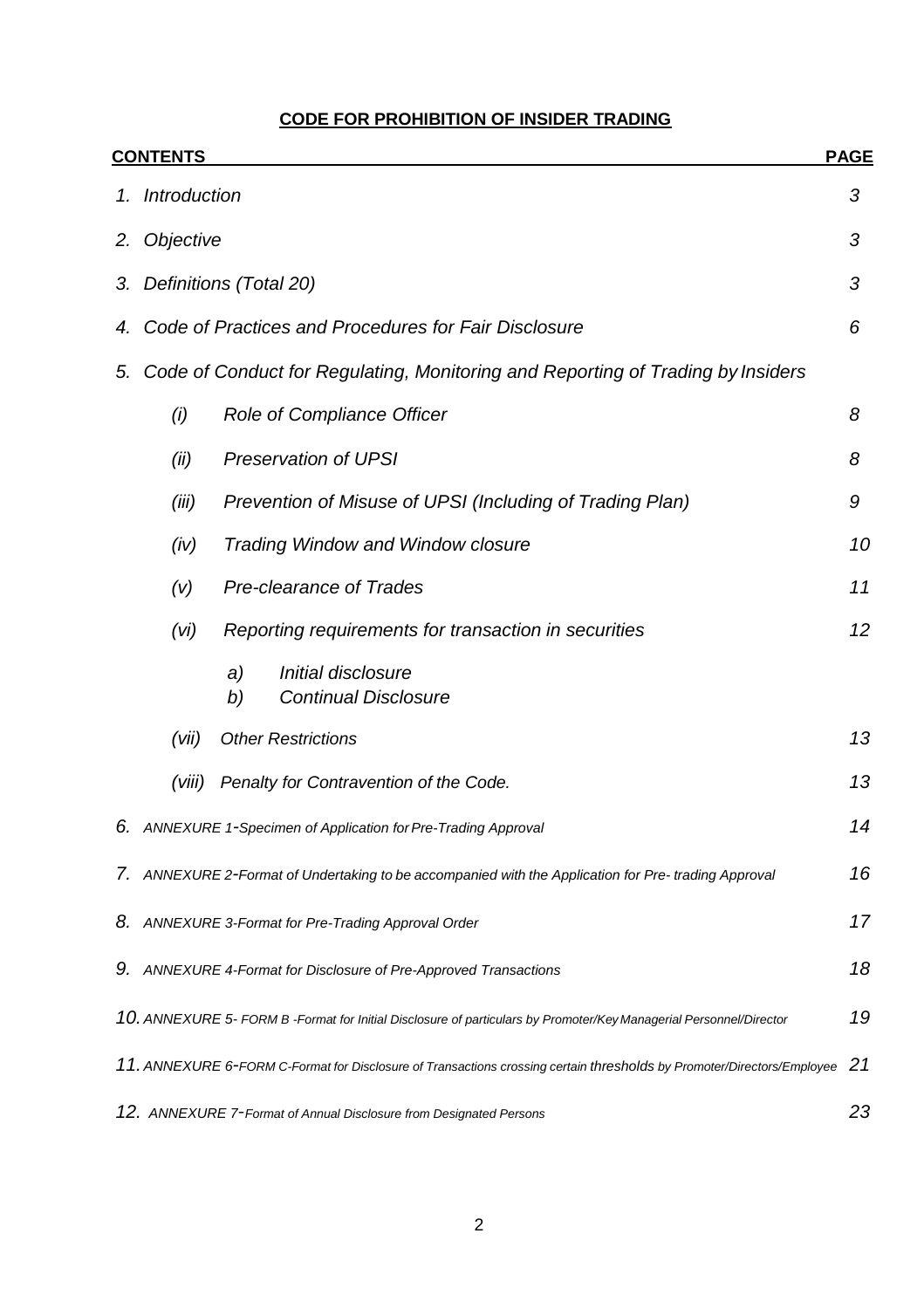# **CODES OF FAIR DISCLOSURES AND CONDUCT FOR INSIDER TRADING**

## **INTRODUCTION**

The Securities and Exchange Board of India ("**SEBI**"), in its endeavor to protect the interests of investors in general, has notified the SEBI (Prohibition of Insider Trading) Regulations, 2015 (the "**Regulations**") on 15 January 2015 which came into force on 15 May 2015. As the Regulations are applicable, inter alia, to all the companies listed on stock exchanges, Poddar Pigments Limited (the "**Company**") is required to formulate a code for fair disclosure of unpublished price sensitive information and a code of conduct for prevention of insider trading to regulate, monitor and report trading by insiders pursuant to the provisions of the Regulations.

This set of document contains two codes viz.:

- I. Code of Practices and Procedures for Fair Disclosure ("**Code for Fair Disclosure**");
- II. Code of Conduct for Regulating, Monitoring and Reporting of Trading by Insiders ("**Code for Trading**");

and shall, when appropriate, be collectively referred to as the "**Code**".

#### **OBJECTIVE**

The Code for Fair Disclosure is aimed at defining the Company's responsibility to follow principles of timely and adequate disclosure of unpublished price sensitive information which would impact the price of the Company's securities, maintaining uniformity, transparency and fairness in dealings with all stakeholders and ensuring adherence to applicable laws and regulations. The Code also requires the Company to preserve the confidentiality of unpublished price sensitive information and to prevent misuse of such information.

The Code for Trading is aimed to enable the Company to regulate, monitor and report trading by insiders towards achieving compliance with the Regulations, adopting the minimum standards set out in the Code without diluting the provisions of the Regulations in any manner.

#### **DEFINITIONS**

- 1. "**Act**" means the Securities and Exchange Board of India Act, 1992.
- 2. "**Board**" means the board of directors of the Company.
- 3. "**Companies Act**" means the Companies Act, 2013 together with the rules issued there under and any amendments thereto.
- 4. **"Compliance Officer"** means Company Secretary or such other senior officer of the Company, designated so and reporting to the Board, who is financially literate and is capable of appreciating requirements for legal and regulatory compliance under the Regulations and who shall be responsible for compliance of policies, procedures, maintenance of records, monitoring adherence to the rules for the preservation of UPSI, monitoring of trades and the implementation of the Code under the overall supervision of the Board.
- 5. "**Connected Person**" means: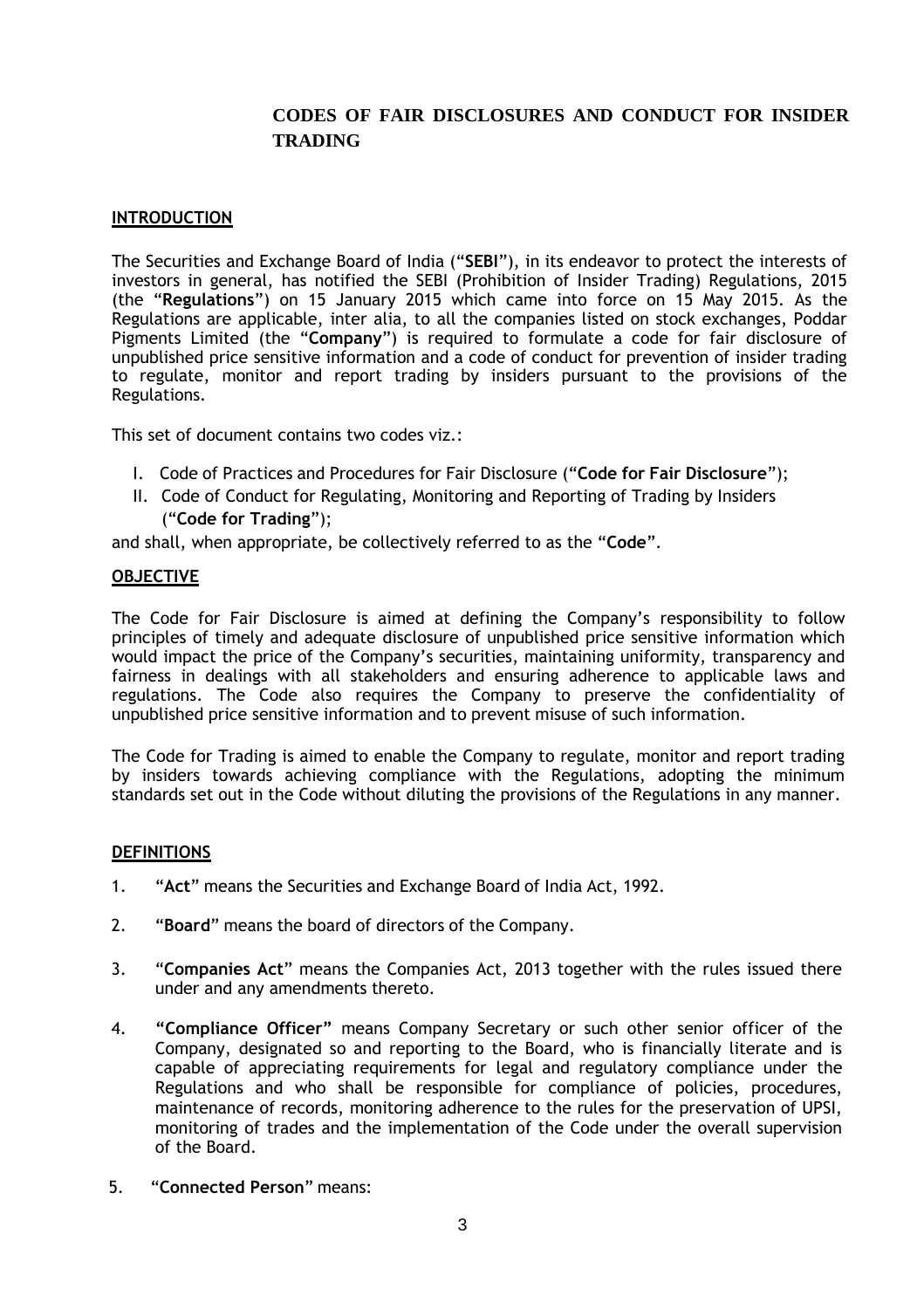- (i) any person who is or has during the (six) months prior to the concerned act been associated with the Company, directly or indirectly, in any capacity including by reason of frequent communication with its officers or by being in any contractual, fiduciary or employment relationship or by being a Director, officer or an Employee of the Company or holds any position including a professional or business relationship between himself and the Company whether temporary or permanent, that allows such person, directly or indirectly, access to UPSI or is reasonably expected to allow such access.
- (ii) Without prejudice to the generality of the foregoing, the persons falling within the following categories shall be deemed to be connected persons unless the contrary is established:
	- (a) an Immediate Relative of connected persons specified in sub-clause(i) above; or
	- (b) a banker of the Company; or
	- (c) a concern, firm, trust, Hindu undivided family, company or association of persons wherein a director of the Company or his Immediate Relative or banker of the Company, has more than 10 (ten) per cent, of the holding or interest; or
	- (d) any person having contractual or fiduciary relation with the Company, such as auditors, accountancy firms, law firms, analysts, consultants etc., assisting or advising the Company.
- 6. "**Designated Person**(s)" shall include:
	- i. Promoters of the Company;
	- ii. Directors and KMP of the Company;
	- iii. Chief Operating Officer;
	- iv. Chief Financial Officer;
	- v. Chief Marketing Officer;
	- vi. Chief Commercial Officer;
	- vii. AVP (Legal) & Company Secretary;
	- viii. VP (Production);
	- ix. General Manager (Commercial & Admin.); and
	- x. Immediate Relatives of (i) to (ix).
- 7. **"Director"** means a member of theBoard.
- 8. "**Employee**" means every employee of the Company including the Directors in the employment of the Company.
- 9. **"Generally available information"** means, in relation to any information, information that is accessible to the public on a non-discriminatory basis and information in public domain. Information published on the website of the stock exchange would ordinarily be considered generally available. The term "generally available information" shall be construed accordingly.
- 10. **"Immediate Relative"** means a spouse of a person, and includes parent, sibling, and child of such person or of the spouse, any of whom is either dependent financially on such person, or consults such person in taking decisions relating to Trading in Securities.
- 11. **"Insider**" means any person who is: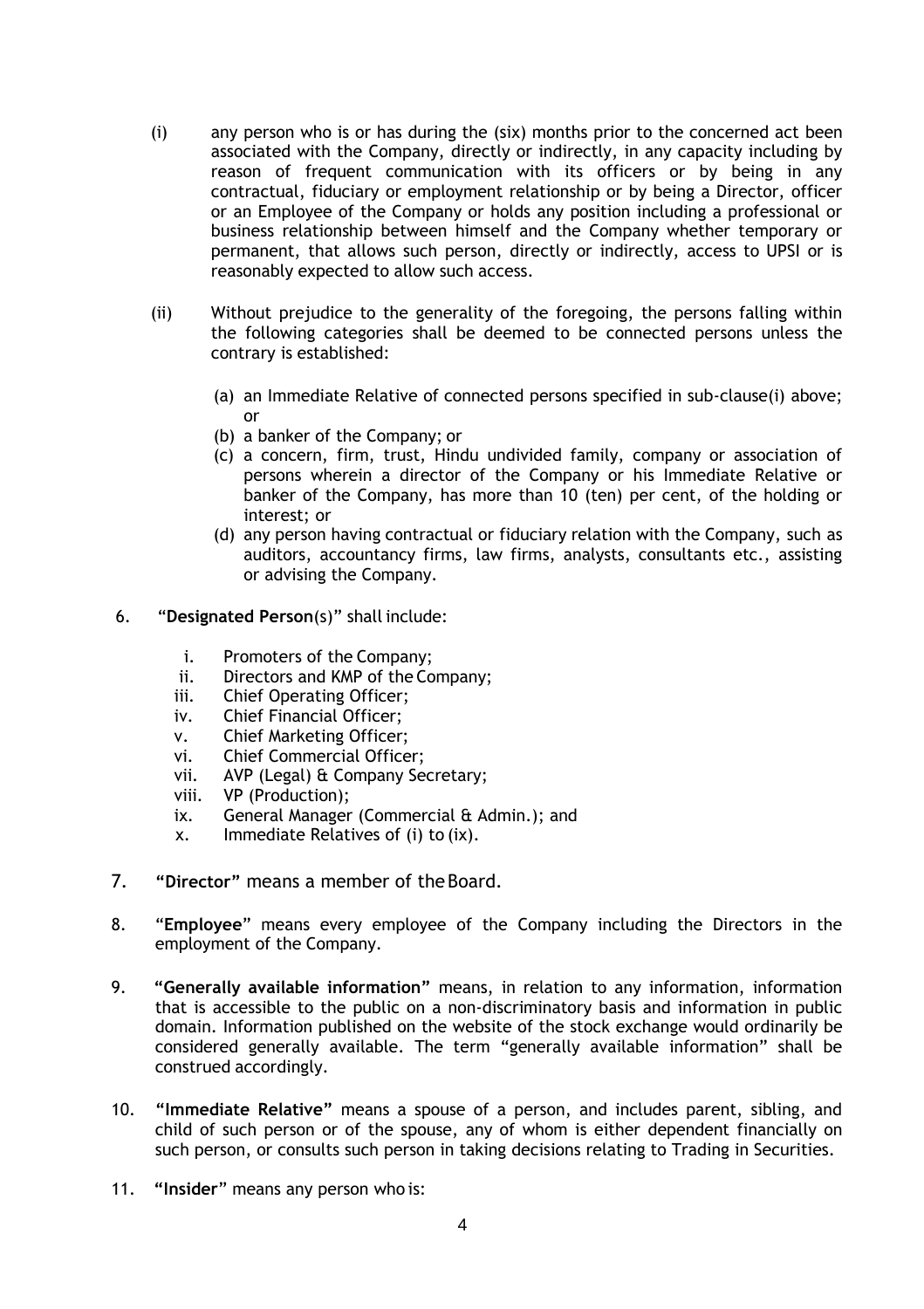- i. a Designated Person;
- ii. a Connected Person; or
- iii. in possession of or having access to UPSI.
- 12. **"Key Managerial Person"** means a person as defined in Section 2(51) of the Companies Act.
- 13. **"Promoter"** shall have the meaning assigned to it under the SEBI (Issue of Capital and Disclosure Requirements) Regulations, 2018 or any modification thereof.
- 14. **"Promoter Group"** shall have the meaning assigned to it under the SEBI (Issue of Capital and Disclosure Requirements) Regulations, 2018 or any modification thereof.
- 15. **"Securities"** shall have the meaning assigned to it under the Securities Contracts (Regulation) Act, 1956 (42 of 1956) or any modification thereof except units of a mutual fund.
- 16. **"SEBI"** means the Securities and Exchange Board of India.
- 17. "**Takeover Regulations"** means the Securities and Exchange Board of India (Substantial Acquisition of Shares and Takeovers) Regulations, 2011 and any amendments thereto.
- 18. **"Trading**" means and includes subscribing, buying, selling, dealing, or agreeing to subscribe, buy, sell, deal in any securities, and "trade" shall be construed accordingly. "Trading" shall not be limited to buying, selling or subscribing of any Securities but shall also include pledging etc.
- 19. **"Trading Day"** means a day on which the recognized stock exchanges are open for Trading.
- 20. "**Unpublished Price Sensitive Information" or "UPSI"** means any information, relating to the Company or its Securities (listed or proposed to be listed), directly or indirectly, that is not generally available which upon becoming generally available, is likely to materially affect the price of the securities and shall, ordinarily including but not restricted to, information relating to the following:
	- i. financial results;
	- ii. dividends;
	- iii. change in capital structure;
	- iv. mergers, de-mergers, acquisitions, delisting, disposals and expansion of business and such other transactions;
	- v. changes in Key Managerial Personnel; and
	- vi. material events in accordance with the listingagreement.

Words and expressions used and not defined in these regulations but defined in the Act, the Securities Contracts (Regulation) Act, 1956 (42 of 1956), the Depositories Act, 1996 (22 of 1996) or the Companies Act and the rules and regulations made thereunder shall have the meanings respectively assigned to them in those legislations and rules and regulations made thereunder.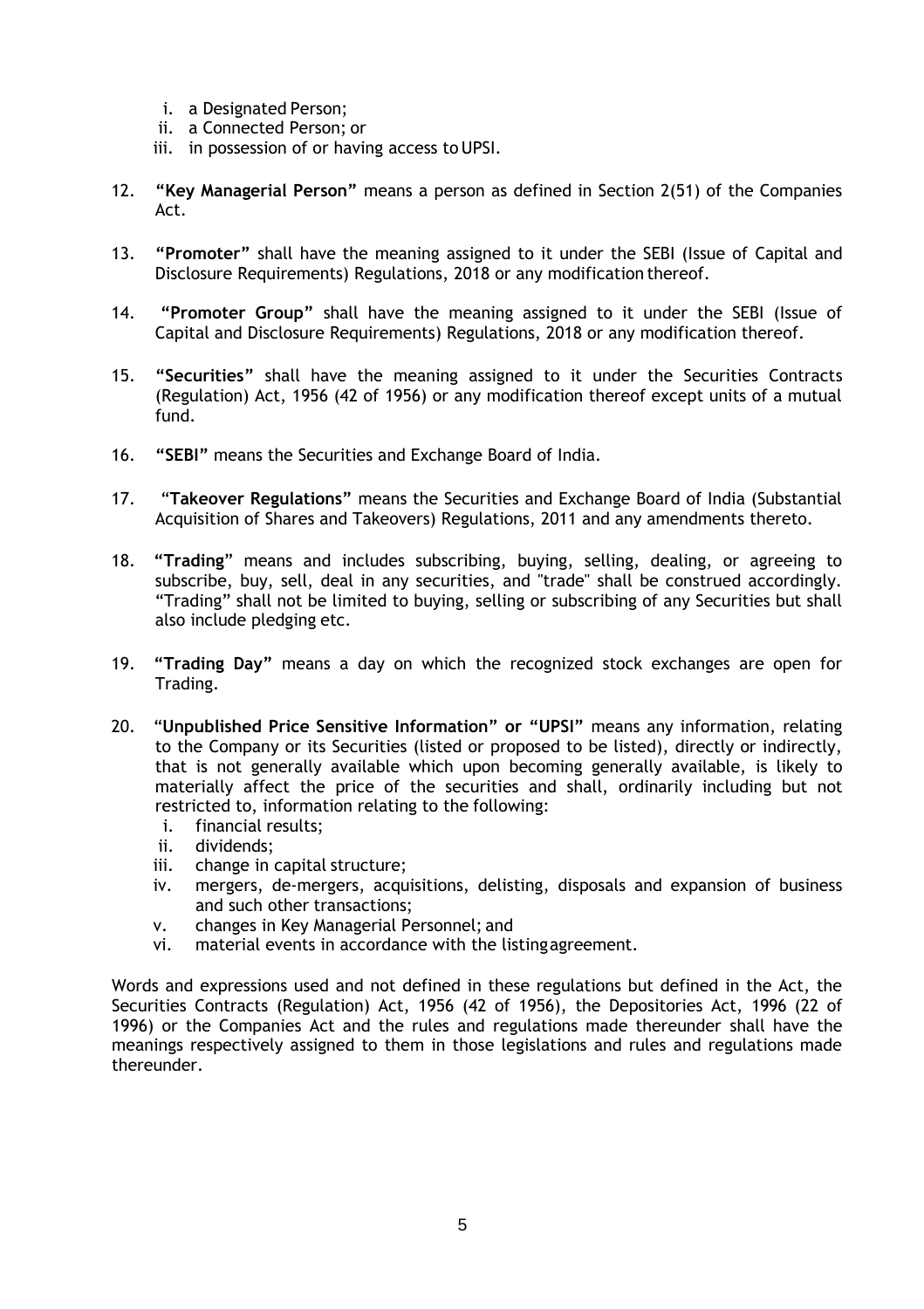# **Code- I**

# **Code of Practices and Procedures for Fair Disclosure**

The company will adhere to the following so as to ensure fair disclosure of events and occurrence that could impact price of its securities in the market:

# **1. Norms for disclosure ofUnpublished Price sensitive information**

# **a. Prompt public disclosure of unpublished price sensitive information**

Unpublished Price sensitive information shall be given by company to stock exchanges promptly and also the said information shall be uploaded to the Company's official websit[e](http://www.poddarpigmentsltd.com/) [www.poddarpigmentsltd.com i](http://www.poddarpigmentsltd.com/)n order to be accessed by the investors and members of the company i.e., to make the information generally available.

# **b. Uniform and Universal dissemination of unpublished price sensitive information**

The disclosure of unpublished price sensitive information shall be on a continuous, immediate, uniform basis and will be universally disseminated. The company may consider other ways of supplementing information released to stock exchanges by improving Investor access to their public announcements.

# **c. Overseeing and coordinating disclosure**

The Company Secretary, for the purpose of these regulations, shall oversee corporate disclosures and deal with dissemination of information and disclosure of unpublished price sensitive information. He shall be responsible for ensuring that the Company complies with continuous disclosure requirements and overseeing and coordinating disclosure of unpublished price sensitive information to stock exchanges, on the website of the company and media. In the event of any inadvertent or selective disclosure of unpublished price sensitive information, prompt action shall be taken to make such information generally available, at the earliest.

# **d. Responding to market rumors**

The Company shall promptly respond to any queries or requests for verification of market rumors by exchanges. The Company Secretary shall be responsible for deciding whether a public announcement is necessary for verifying or denying rumors and then making the disclosure. He/she shall also provide appropriate assistance and fair response to the regulatory authorities including the stock exchanges for verification of news reports and market rumors.

- **2. Process of disseminating information in order to make the unpublished price sensitive information generally available**
- Disclosure/dissemination of information may be done through various media so as to achieve maximum reach and quick dissemination.
- Company shall ensure that disclosure to stock exchanges is made promptly.
- The website of the company may provide a means of giving investors a direct access to analyst briefing material, significant backgroundinformation.

## **3. Manner of dealing with analyst and research personnel**

(i) Only Public information to be provided - The company shall provide only public information to the analyst/research persons/large investors like institutions.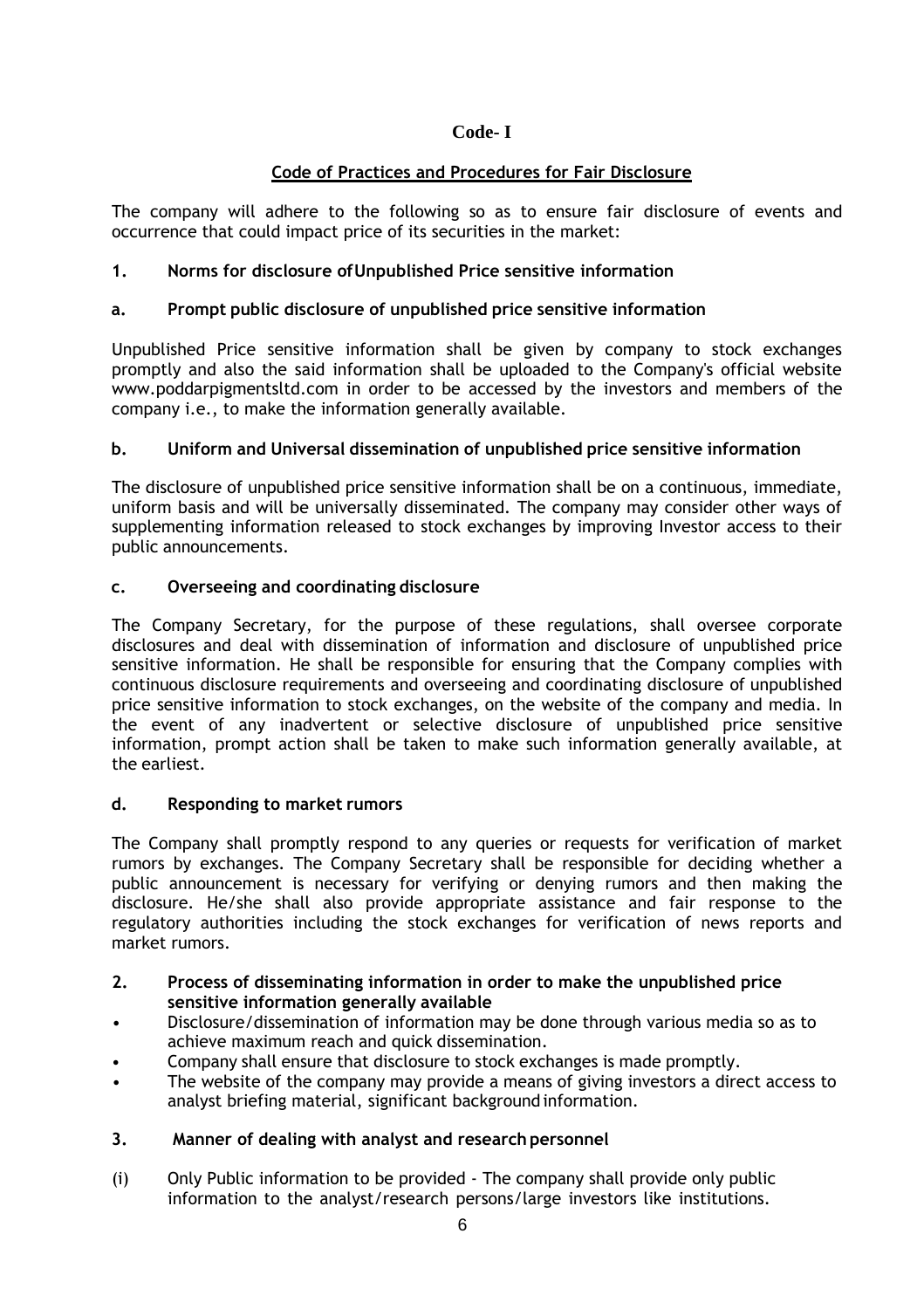Alternatively, the information given to the analyst should be simultaneously made public at the earliest.

- (ii) Handling of unanticipated questions The company would be careful while dealing with analysts' questions that raise issues outside the intended scope of discussion. Unanticipated questions may be taken on notice and a considered response given later. If the answer includes unpublished price sensitive information, a public announcement should be made before responding.
- (iii) The transcripts of the meetings with analyst/research persons/large investors like institutions will be posted on the website of the Compan[y](http://www.poddarpigmentsltd.com/) [www.poddarpigmentsltd.com](http://www.poddarpigmentsltd.com/)

## **4. Unpublished price sensitive information on Need-to-Know basis**

Unpublished Price Sensitive Information shall be handled on a "need to know" basis i.e. Unpublished Price Sensitive Information shall be disclosed only to those where such communication is in furtherance of legitimate purposes, performance of duties or discharge of legal obligations.

#### **5. Legitimate Purposes**

Legitimate Purpose shall include sharing of Unpublished Price Sensitive Information in the ordinary course of business by an insider with partners, collaborators, lenders, customers, suppliers, merchant bankers, legal advisors, auditors, insolvency professionals or other advisors or consultants, provided that such sharing has not been carried out to evade or circumvent the prohibitions of these regulations. Any person in receipt of Unpublished Price Sensitive Information pursuant to a "Legitimate Purpose" shall be considered an "insider" for purposes of these regulations and due notice shall be given to such persons to maintain confidentiality of such unpublished price sensitive information in compliance with these regulations.

#### **6. Structured Digital Database**

A structured digital database shall be maintained containing the names of such persons or entities as the case may be, who have/with whom information is shared for legitimate purposes along with the Permanent Account Number or any other identifier authorized by law where Permanent Account Number is not available. Adequate and effective system of internal controls will also be laid out to ensure the compliance of maintenance of a digital database for sharing the information for said legitimate purposes.

#### **7. Disclosure of Code on Public Domain**

This Code and any amendment thereof will be published on the Company's websit[e](http://www.poddarpigmentsltd.com/) [www.poddarpigmentsltd.com](http://www.poddarpigmentsltd.com/)

#### **8. Amendment of the Code**

This Code and any subsequent amendment(s) thereto, shall be promptly intimated to the Stock Exchanges where the securities of the Company are listed.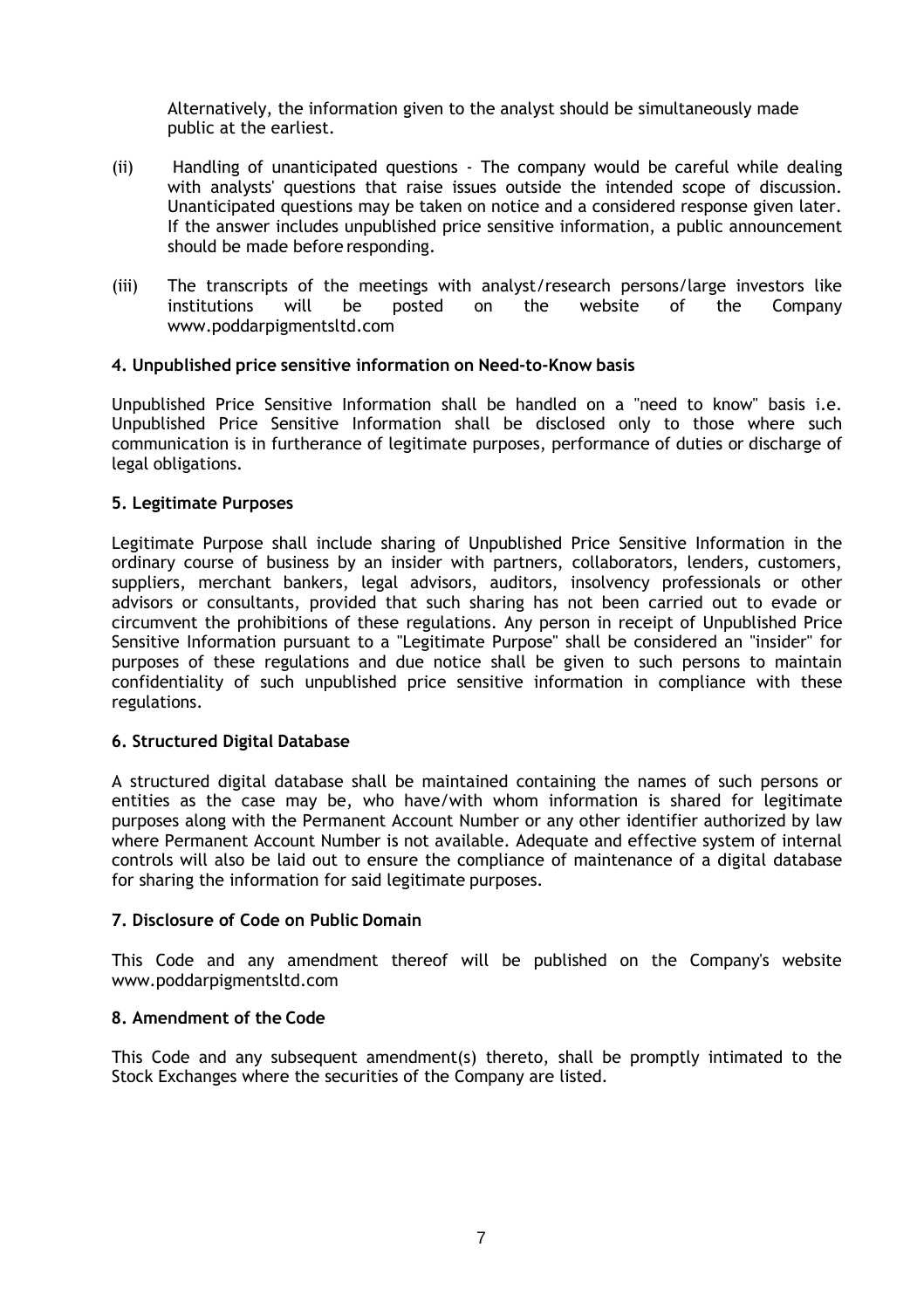## **Code- II**

# **Code of Conduct for Regulating, Monitoring and Reporting of Trading by Insiders**

# **1. ROLE OF COMPLIANCE OFFICER**

- **(i)** The Compliance Officer shall set forth policies in relation to the implementation of this Code for Trading and the Regulations in consultation with the Board.
- **(ii)** The Compliance Officer shall report any incidences of insider trading to the Board and in particular, shall provide reports to the Chairman of the Audit Committee and/or the Board at such frequency as may be stipulated by the Board but not less than once in a year.
- **(iii)** In absence of the Compliance Officer due to leave etc., the Employee designated by Management shall discharge the function of granting pre-trade approvals.
- **(iv)** The Company Secretary shall hold the position of Compliance Officer so long as he or she remains the Company Secretary. In the event of the office of the Company Secretary falling vacant, the Management shall immediately designate a person to act as the Compliance Officer until a successor is appointed.
- **(v)** The Compliance Officer shall assist all Employees in addressing any clarifications regarding the Regulations and this Code for Trading.
- **(vi)** The Compliance Officer shall grant pre-trade approvals to the Designated Persons for Trading in Securities of the Company by them or their Immediate Relatives after necessary approval of the management.

## **2. PRESERVATION OF UPSI**

- **(i)** Designated Persons shall maintain confidentiality of all UPSI coming into their possession or control. To comply with this confidentiality obligation, the Designated Persons shall not:
	- (a) communicate, provide or allow access of UPSI to any person directly or indirectly, including by way of making a recommendation for purchase or sale of Securities of the Company unless such communication is in furtherance of legitimate purposes, performance of duties or discharge of legal obligations;
	- (b) discuss UPSI in public places;
	- (c) disclose UPSI to any Employee who does not need to know the information for discharging his or her duties;
	- (d) recommend to anyone that they undertake Trading in Securities of the Company while being in possession, control or knowledge of UPSI;or
- **(ii)** All information shall be handled within the Company on a need-to-know basis and no UPSI shall be communicated to any person except in furtherance of the Designated Person's legitimate purposes, performance of duties or discharge of his or her legal obligations.
- **(iii)** Need to Know
	- (a) "Need to know" basis means that UPSI should be disclosed only to those within the Company who need the information to discharge their duty and whose possession of such information will not give rise to a conflict of interest or appearance of misuse of the information.
	- (b) All non-public information directly received by any Employee should immediately be reported to the head of the department.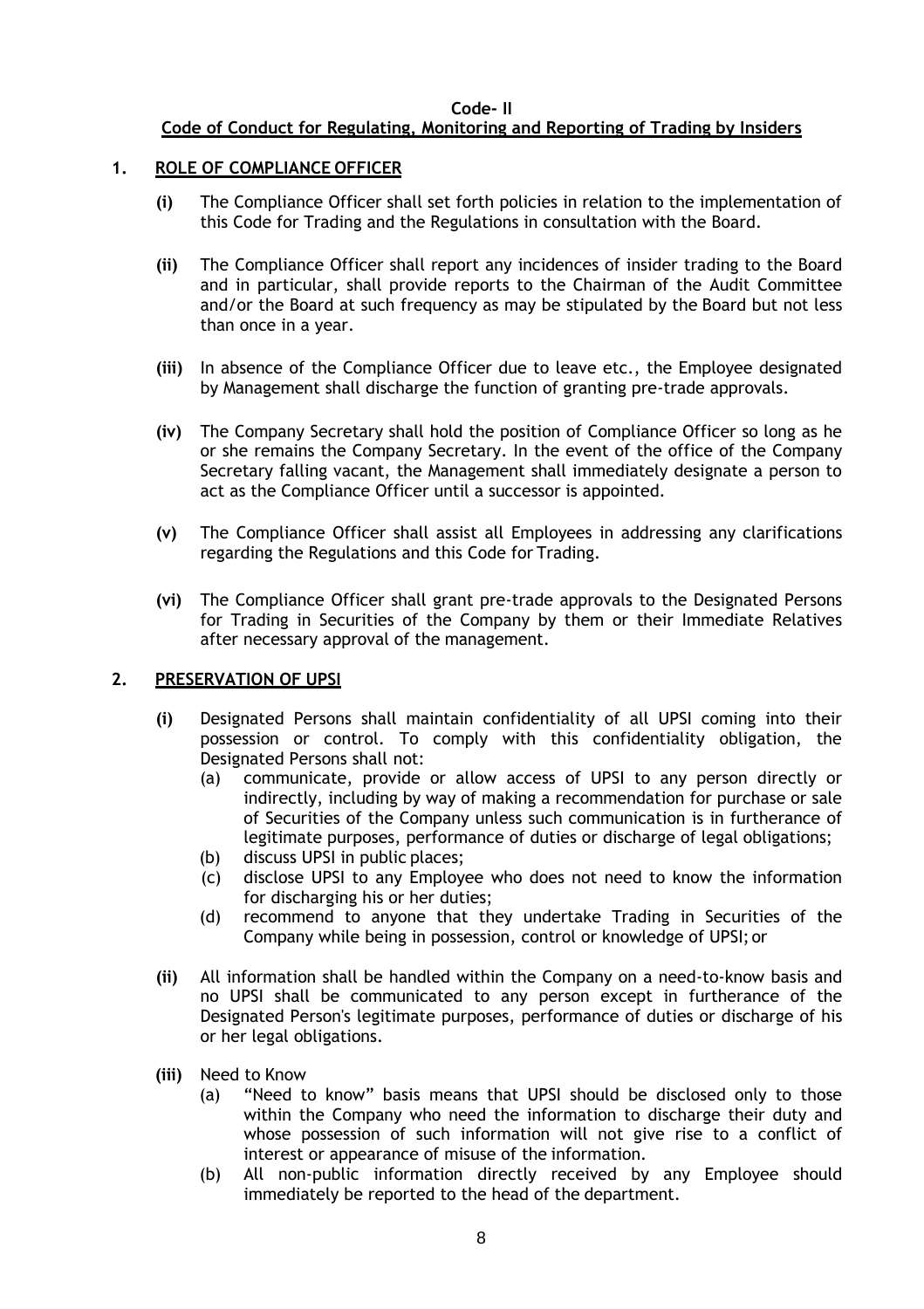- **(iv)** Notwithstanding anything contained in this Code, UPSI may be communicated provided, allowed access to or procured, in connection with a transaction which would:
	- (a) entail an obligation to make an open offer under the Takeover Regulations where the Board is of informed opinion that the proposed transaction is in the best interests of the Company;
	- (b) not attract the obligation to make an open offer under the Takeover Regulations but where the Board is of informed opinion that the proposed transaction is in the best interests of the Company and the information that constitute UPSI is disseminated to be made generally available at least 2 (two) Trading Days prior to the proposed transaction being effected in such form as the Board may determine to be adequate and fair to cover all relevant and material facts.
- **(v)** For purposes of Clause 2(iv), the Board shall require the parties to execute agreements to contract confidentiality and non-disclosure obligations on the part of such parties and such parties shall keep information so received confidential, except for the purpose of Clause 2(iv) and shall not otherwise trade in Securities of the Company when in possession of UPSI.

## **3. PREVENTION OF MISUSE OF UPSI**

- **(i)** Designated Persons privy to confidential information shall, in preserving the confidentiality of information, and to prevent its wrongful dissemination, adopt, among others, the following safeguards:
	- (a) files containing confidential information shall be kept secure; and
	- (b) computer files will have adequate security of login through password etc.
- **(ii)** Chinese Wall

To prevent the misuse of UPSI, the Company may adopt a 'Chinese Wall' policy which separates those departments which routinely have access to UPSI, considered "inside areas" from those departments which deal with sale or marketing or other departments providing support services, considered "public areas".

As per the said policy:

- (a) the Employees in inside areas will not be allowed to communicate any UPSI to anyone in public areas;
- (b) the Employees in inside area may be physically separated from the Employees in public area;
- (c) the demarcation of various departments as inside area shall be determined by the Compliance Officer in consultation with the Board; and
- (d) only in exceptional circumstances, Employees from public areas be brought over the wall and given UPSI on the basis of 'need to know' criteria under intimation to the Compliance Officer.
- **(iii)** Trading Plan
	- (a) An Insider shall be entitled to formulate a plan for Trading in Securities of the Company and present it to the Compliance Officer for approval and public disclosure pursuant to which trades may be carried out on his or her behalf in accordance with such plan (the "**Trading Plan**"). The Trading Plan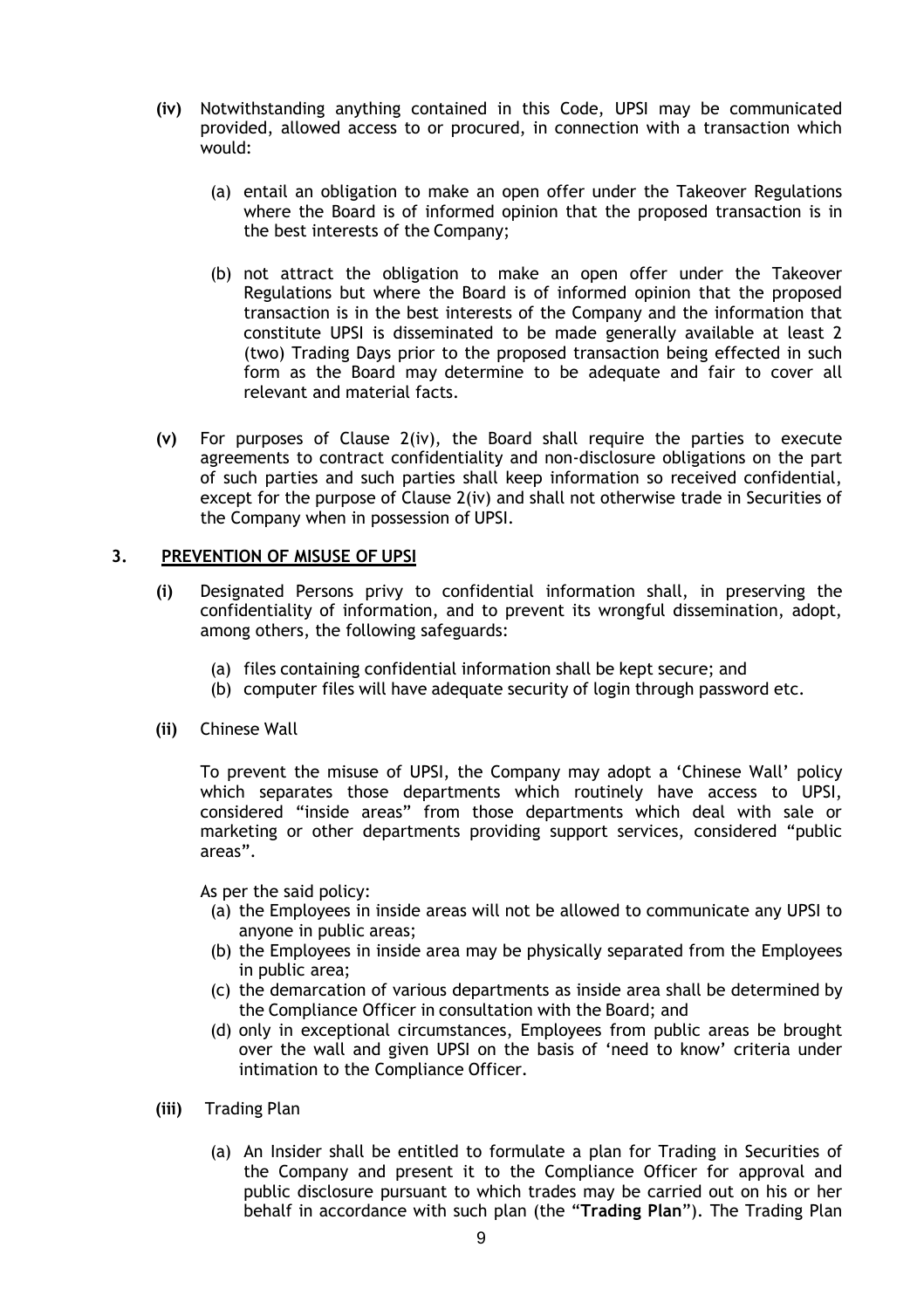should set out either the value of trades to be effected or the number of Securities to be traded along with the nature of the trade and the intervals at, or dates on which such trades shall be effected.

- (b) Such Trading Plan shall not entail:
	- (I) commencement of Trading on behalf of the Insider earlier than 6 (six) months from the public disclosure of the Trading Plan;
	- (II) Trading for the period between the  $20<sup>th</sup>$  Trading Day prior to the last day of any financial period for which results are required to be announced by the Company and the  $2<sup>nd</sup>$  Trading Day after the disclosure of such financial results;
	- (III) Trading for a period less than 12 (twelve)months;
	- (IV) overlap of any period for which another Trading Plan is already in existence; and
	- (V) Trading in Securities for market abuse.
- (c) The Compliance Officer will review the Trading Plan made as above to assess whether it would have any potential for violation of the Regulations and shall be entitled to seek express undertakings as may be necessary to enable such assessment and to approve and monitor the implementation of the Trading Plan as per provisions of the Regulations and this Code.
- (d) The Trading Plan once approved shall be irrevocable and the Insider shall mandatorily have to implement it, without being entitled to either deviate from it or to execute any trade in Securities outside the scope of the Trading Plan.
- (e) However, the implementation of the Trading Plan shall not be commenced, if at the time of its formulation, the Insider is in possession of any UPSI and the said information has not become generally available at the time of the commencement of implementation. In such event, the commencement of the Trading Plan shall be deferred by the Compliance Officer until such UPSI becomes generally available information. Further, the Insider shall also not be allowed to trade in Securities of the Company, if the date of Trading in Securities of the Company, as per the approved Trading Plan, coincides with the date of closure of Trading Window (as defined below) announced by the Compliance Officer.
- (f) Upon approval, the Compliance Officer shall notify the Trading Plan to the stock exchanges on which the Securities are listed.

## **4. TRADING WINDOW AND WINDOW CLOSURE**

- **(i)** The period during which Trading in Securities of the Company on the stock exchange is permissible by Designated Persons and their Immediate Relatives shall be referred to as the "**Trading Window**".
- **(ii)** All the designated persons shall strictly conduct all their dealings in the Securities of the Company only in valid Trading Window and no designated person shall deal in the Securities of the Company during the period the Trading Window is closed or during any other similar period as may be specified by the Compliance Officer from time to time as per the direction of the management.
- **(iii)** As soon as compliance officer with the approval of Management consider that the UPSI begin, he should take action as per the advice of the management for window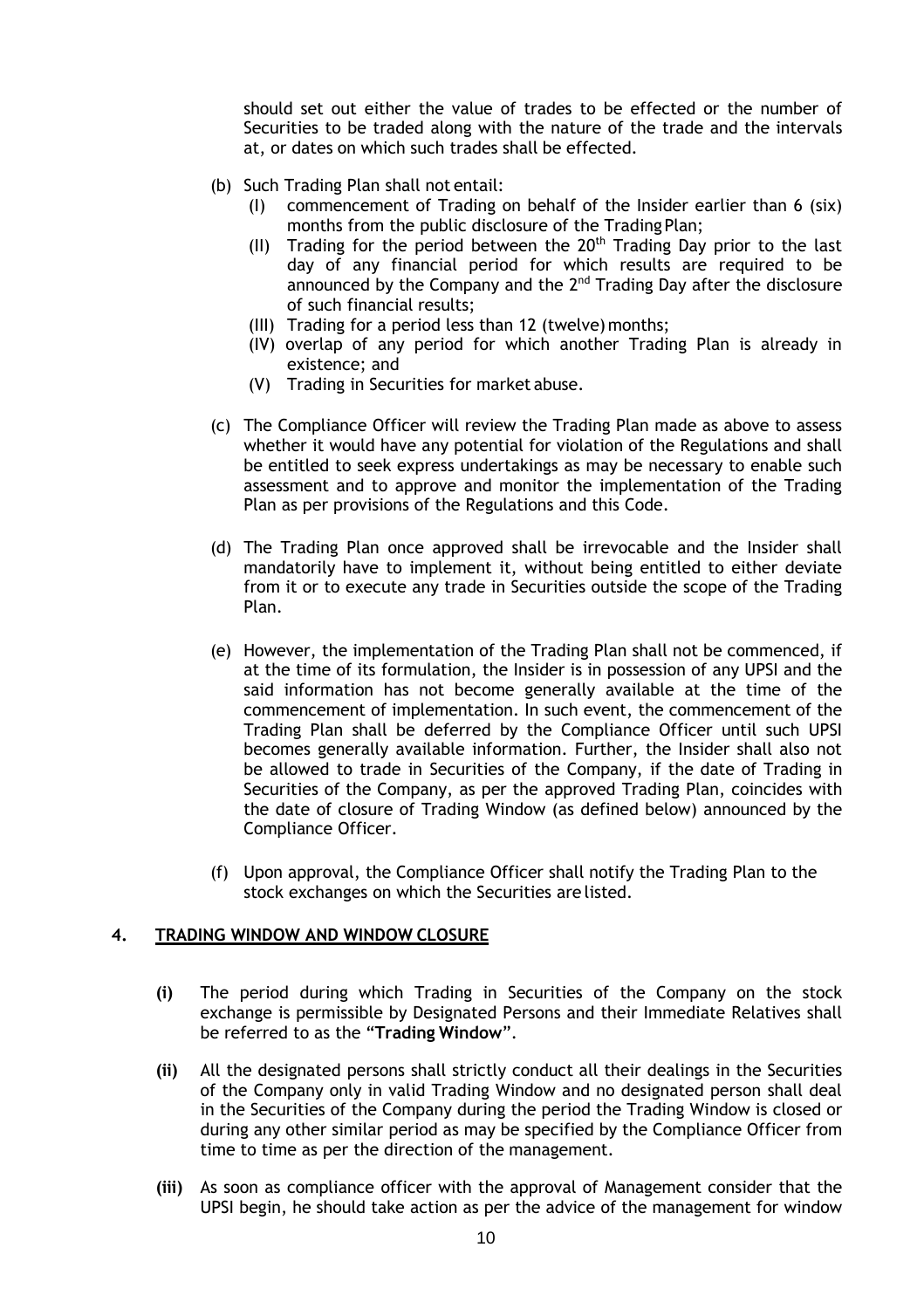closure, if required.

- **(iv)** The Trading Window shall open after 48 hours when the information is made generally available.
- **(v)** All designated Persons or their immediate relatives shall conduct all their dealings in the securities of the Company only when Trading Window is open and shall not trade in the Company's securities during the periods when the Trading Window is closed.
- **(vi)** The trading window restrictions shall not apply in respect of –
- (i) transactions specified in clauses (i) to (iv) and (vi) of the proviso to sub-regulation (1) of Regulation 4 of the Regulations and in respect of a pledge of shares for a bonafide purpose such as raising of funds, subject to pre-clearance by the Compliance Officer and compliance with respective regulations made by the SEBI.
- (ii) transactions which are undertaken in accordance with respective regulations made by the SEBI such as acquisition by conversion of warrants or debentures, subscribing to rights issue, further public issue, preferential allotment or tendering of shares in a buy-back offer, open offer, delisting offer or transactions which are undertaken through such other mechanism as may be specified by the SEBI from time to time.

## **5. PRE-CLEARANCE OF TRADES**

- **(i)** Price Sensitive information shall be handled within the company on a need-toknow basis and no unpublished Price Sensitive Information shall be communicated to any person except in furtherance of the Insider's legitimate purposes, performance of duties or discharge of his legal obligations.
- **(ii)** Pre-trading approval would be necessary if the cumulative Trading (including Trading in derivatives of Securities, if permitted by law) whether in one transaction or a series of transactions in any calendar quarter exceeds the value of the proposed trades is above 1,00,000 shares or up to Rs. 250 Lakhs (market value) or 1% of total shareholding, whichever is less or such other limits as the Board may stipulate.

When the management feels that designated persons are having possession of UPSI, they can announce open trading window as deemed window closure for the given period followed by announcement of window closure and the Board Meeting if required for such UPSI.

- **(iii)** The procedure for obtaining a pre-trading approval is set out below:
	- (a) An application shall be made in the prescribed form (*Annexure 1*) to the Compliance officer, indicating the estimated number of securities that the Designated Person or his/her Immediate Relative(s) intend to trade in, nature of trade, the details as to the depository with which he or she has a security account, the details as to the Securities in such depository mode and such other details as may be required by any rule made by the Company in this behalf.
	- (b) The application must be accompanied by an undertaking executed in favour of the Company by the Designated Person (Annexure 2), incorporating, inter alia, the following clauses, as may be applicable:
		- (I) that the Designated Person shall be abide by the Company's Code of Practices and Procedures for Fair Disclosures and Code of Conduct for Regulating, Monitoring and Reporting of Trading by Insiders (collectively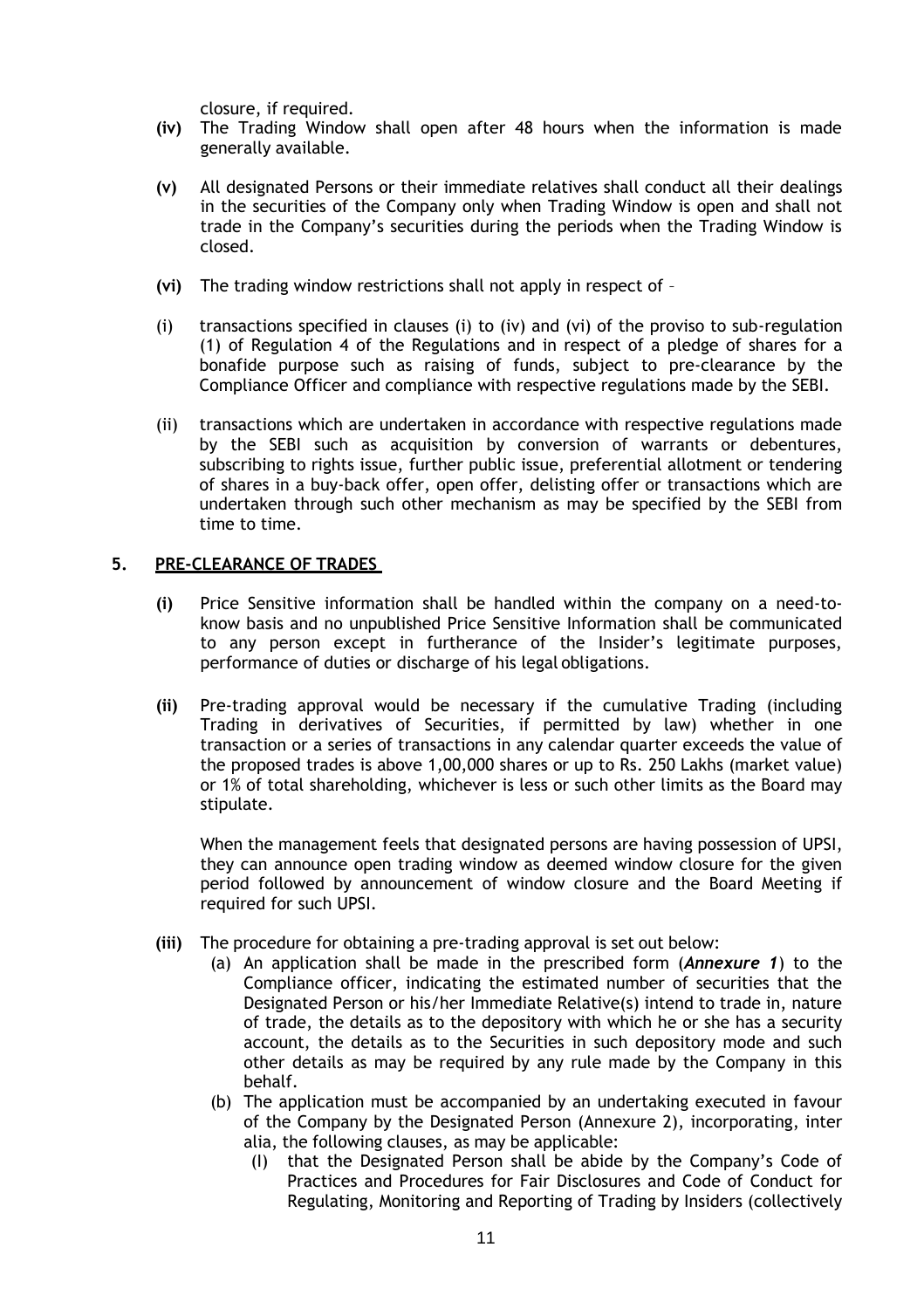referred to as the "Code") up to and at the time of signing this Undertaking;

- (II) that designated person undertake to submit the necessary report within 2 (two) trading days of execution of the transaction or a 'Nil' report within 9 days of the approval for pre-trading being granted, if the transaction is not undertaken.
- (III) that designated person undertake to execute the trade within 7 (seven) trading days of the receipt of approval failing which the designated person shall seek pre-clearance again.
- (IV) that he or she has made a full and true disclosure in the matter.
- (c) All Designated Persons shall execute their order in respect of Securities of the Company within 7 (seven) Trading Days after receiving approval of pretrading (*Annexure 3*). The Designated Persons shall file within 2 (two) Trading Days of the execution of the trade, the details of such transaction with the Compliance Officer in the prescribed form (*Annexure 4*). In case the transaction is not undertaken, a report to that effect shall be filed (*Annexure 4*).
- (d) If the order is not executed within 7 (seven) Trading Days after receiving the approval, the Designated Person shall apply again for pre-trading approval of the transaction covered under the earlier approval.
- **(iv)** No Designated Persons shall, within 6 (six) months of buying or selling any number of Securities of the Company, enter into an opposite transaction ('contra trade') i.e., sell or buy, as the case may be, any number of Securities of the Company. If a contra trade is executed, inadvertently or otherwise, in violation of such a restriction, the profits from such trade shall be liable to be disgorged for remittance to SEBI for credit to the Investor Protection and Education Fund administered by SEBI under the Act. However, this provision shall not be applicable for trades pursuant to exercise of stock options.
- **(v)** The Compliance Officer may waive off the holding period in case of sale of Securities in a personal emergency after recording reasons for the same. However, no such sale will be permitted when the Trading Window is closed.

## **6. REPORTING REQUIREMENTS FOR TRANSACTIONS IN SECURITIES**

- **(i) Initial Disclosure:** Every person on appointment as a Key Managerial Personnel or a Director of the Company or upon becoming a Promoter or member of promoter group shall disclose his or her holding of Securities of the Company as on the date of appointment or becoming a Promoter, to the Company within 7 (seven) days of such appointment or becoming a promoter (*Annexure 5*).
- **(ii) Continual Disclosure**
	- (a) Every Promoter, member of Promoter Group, Designated person and Director of the Company shall disclose to the Company the number of Securities acquired or disposed of within 2 (two) Trading Days of such transaction if the value of the Securities traded, whether in one transaction or a series of transactions over any calendar quarter, aggregates to a traded value in excess of INR 10 Lakhs (Rupees Ten Lakhs) (*Annexure 6*).
	- (b) The disclosure shall be made within 2 (two) Trading Daysof:
		- (I) the receipt of intimation of allotment of Securities; or
		- (II) the acquisition or sale of Securities, as the case may be.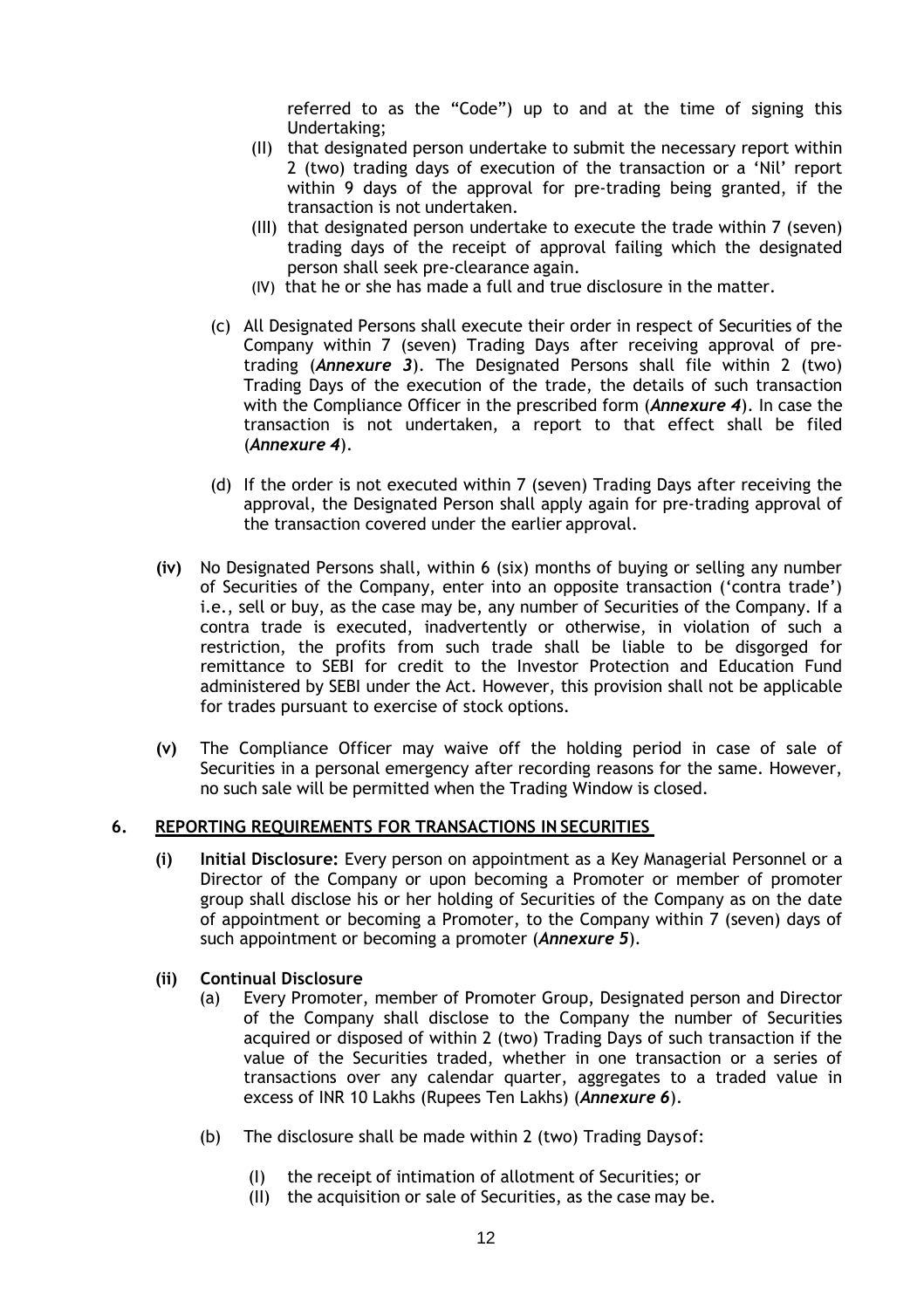(c) The Compliance Officer shall within 2 (two) Trading Days of receipt of the disclosure, notify the particulars of the Trading to the stock exchange.

#### **(iii) Annual Disclosure**

Designated person shall be required to disclose names and PAN or any other identifier authorized by law, of the following persons, to the Company, on an annual basis and as when the information changes:

- a. Immediate Relatives;
- b. Person with whom such designated person(s) shares a material financial relationship; and
- c. Phone, mobile and cell number which are used by them.

In addition, the name of educational institutions from which designated persons have graduated and names of their past employers shall also be disclosed on a one time basis (Annexure 7).

Explanation: The term "material financial relationship" shall mean a relationship in which one person is a recipient of any kind of payment such as by way of loan/gift from a designated person during the immediate preceding twelve months, equivalent to at least 25% of the annual income of such designated person but shall exclude relationships in which the payment is based on arm's length transactions.

**(iv)** The Compliance officer shall maintain records of all the above declarations in an appropriate form for a minimum period of 5 (five) years.

## **7. OTHER RESTRICTIONS**

- **(i)** The disclosures to be made by any person under the Code for Trading shall include those relating to Trading by such person's Immediate Relatives, and by any other person for whom such person takes Trading decisions.
- **(ii)** The disclosures of Trading in Securities shall also include Trading in derivatives of Securities and the traded value of the derivatives shall be taken into account for purposes of the Code for Trading and provided that Trading in derivatives of Securities is permitted by applicable law.

#### **8. PENALTY FOR CONTRAVENTION OF THE CODE**

- **(i)** Every Designated Person shall be individually responsible for complying with the provisions of the Code (including to the extent the provisions hereof are applicable to his/her dependents).
- **(ii)** Every Designated Person who violates the Code shall also be subject to disciplinary action by the Company, which may include wage freeze, suspension, ineligibility for future participation in ESOPs, etc.
- **(iii)** The action taken by the Company for violation of the Regulations and the Code against any person shall not preclude SEBI from taking any action in case of violation of the Regulations and the Act.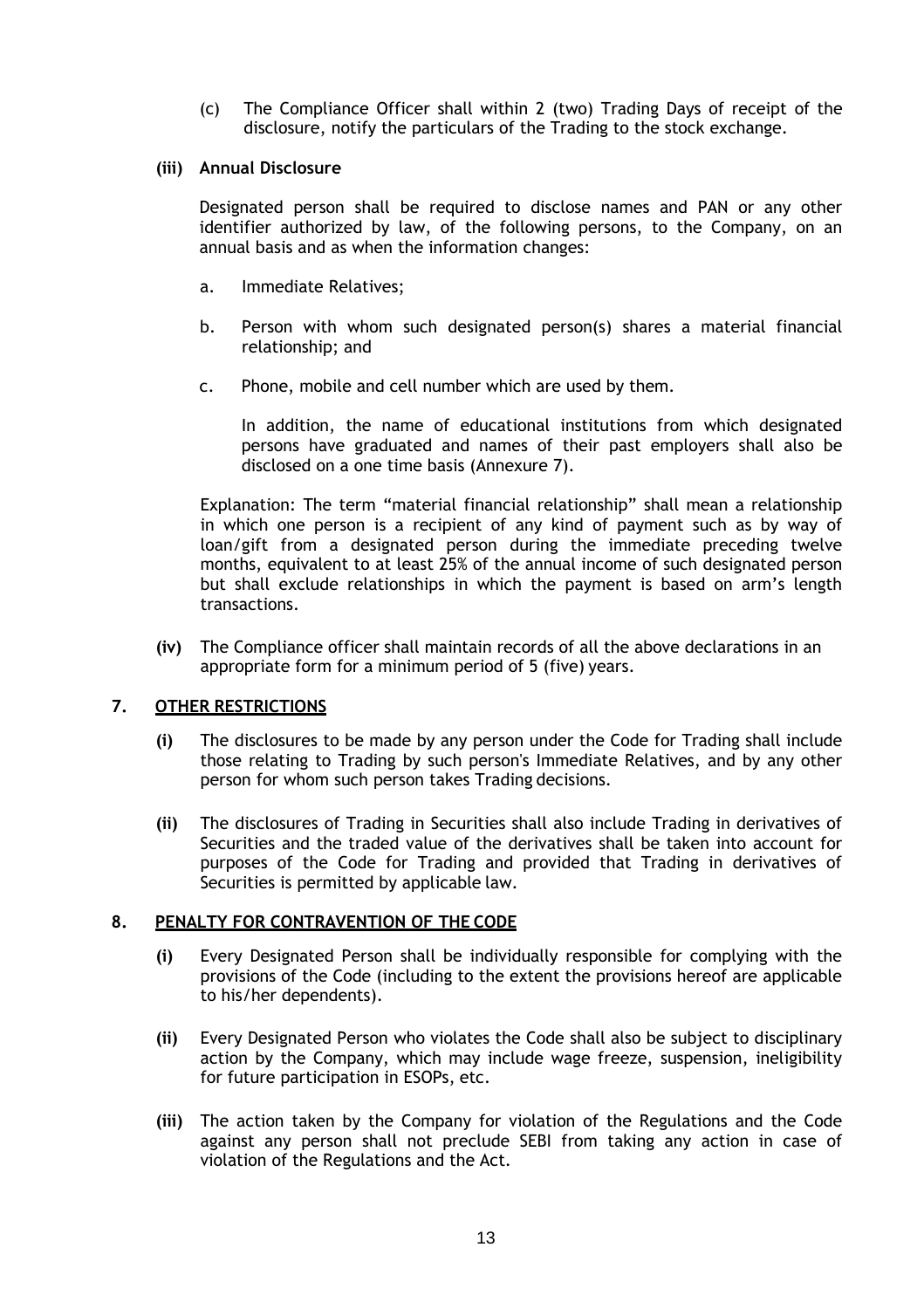# **SPECIMEN OF APPLICATION FOR PRE-TRADING APPROVAL**

Date:

To, The Compliance Officer, Poddar Pigments Limited, Jaipur.

Dear Sir/Madam,

## **Sub.: Application for Pre-trading approval in securities of the Company**

Pursuant to the SEBI (Prohibition of Insider Trading) Regulations, 2015 and the Company's Code of Practices and Procedures for Fair Disclosures and Code of Conduct for Regulating, Monitoring and Reporting of Trading by Insiders (collectively referred to as the "**Code**"), [I/my immediate relative \_\_\_\_\_\_\_\_\_] seek (s) approval to enter into transaction for purchase / sale / subscription of securities (including derivatives) of the Company as per details given below:

| 1.               | Name of the applicant                                                                       |                                                                                        |
|------------------|---------------------------------------------------------------------------------------------|----------------------------------------------------------------------------------------|
| $\overline{2}$ . | Designation                                                                                 |                                                                                        |
|                  | Employee ID (if applicable)                                                                 |                                                                                        |
| 3.               | Number of securities held as<br>on date                                                     |                                                                                        |
| 4.               | Folio No. / DP ID / Client ID<br>No.                                                        |                                                                                        |
| 5.               | The proposal is for:<br>(Please Mark $\sqrt{}$ )                                            | (a) Purchase of securities<br>(b) Subscription to securities<br>(c) Sale of securities |
| 6.               | Proposed date of dealing in<br>securities                                                   |                                                                                        |
| 7.               | Estimated number of securities<br>proposed to be acquired<br>/subscribed/sold               |                                                                                        |
| 8.               | Price at which the transaction<br>is proposed                                               |                                                                                        |
| 9.               | Current market price (as on<br>date of application)                                         |                                                                                        |
| 10.              | Whether the proposed<br>Transaction will be through<br>stock exchange or off-market<br>deal |                                                                                        |
| 11.              | Folio No. / DP ID / Client ID<br>No. where the securities will<br>be credited / debited     |                                                                                        |

I confirm that the transaction will be completed within 7 (seven) trading days after the approval of pre-trading is given, failing which I undertake to pre-clear the transaction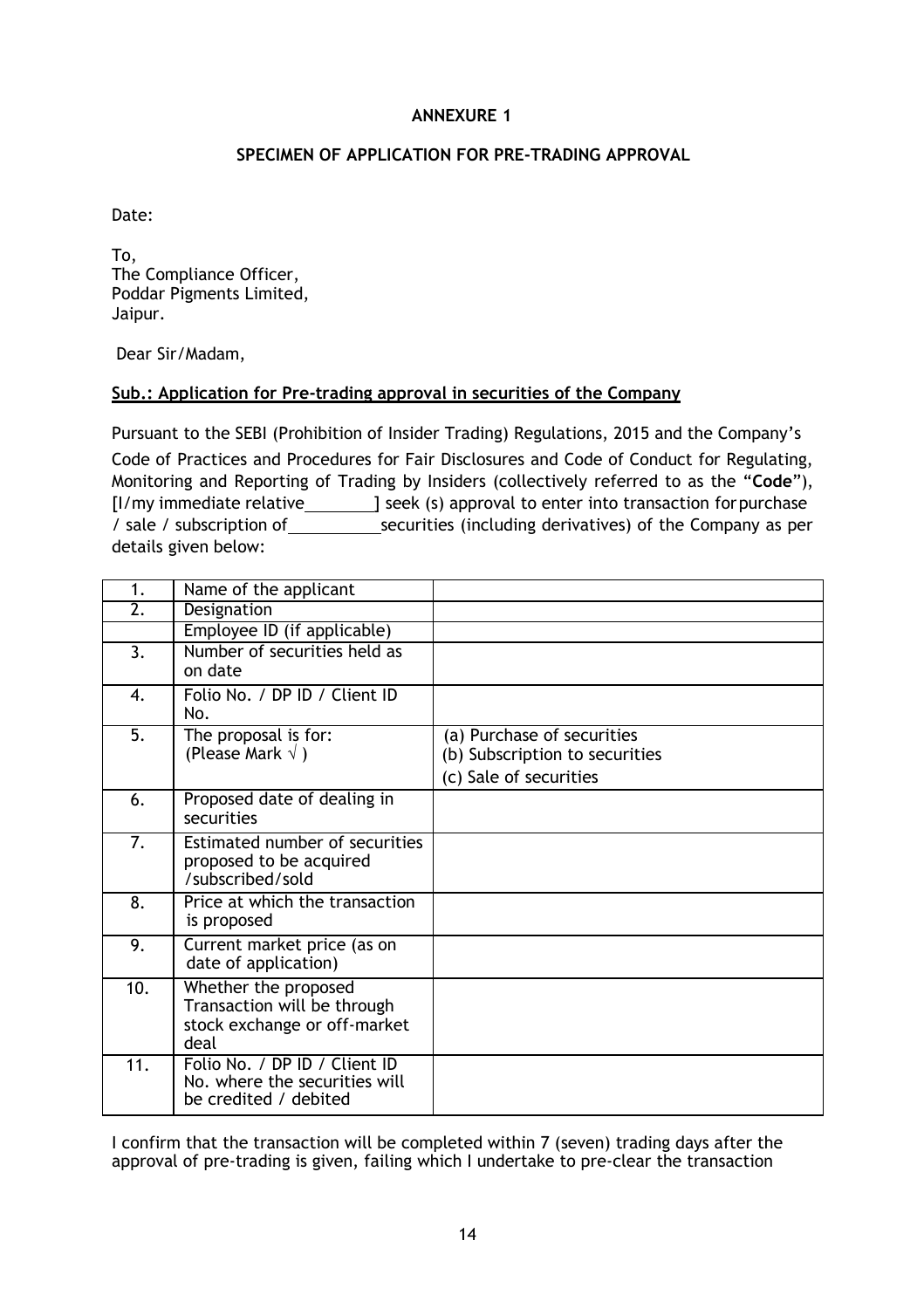again. I further confirm that I have read the Code and have made an informed judgment as to my possession of unpublished price-sensitive information. The above is a full and true disclosure in the matter.

I enclose herewith the form of Undertaking signed by me.

Yours faithfully,

(Signature of Applicant)

Place: Date: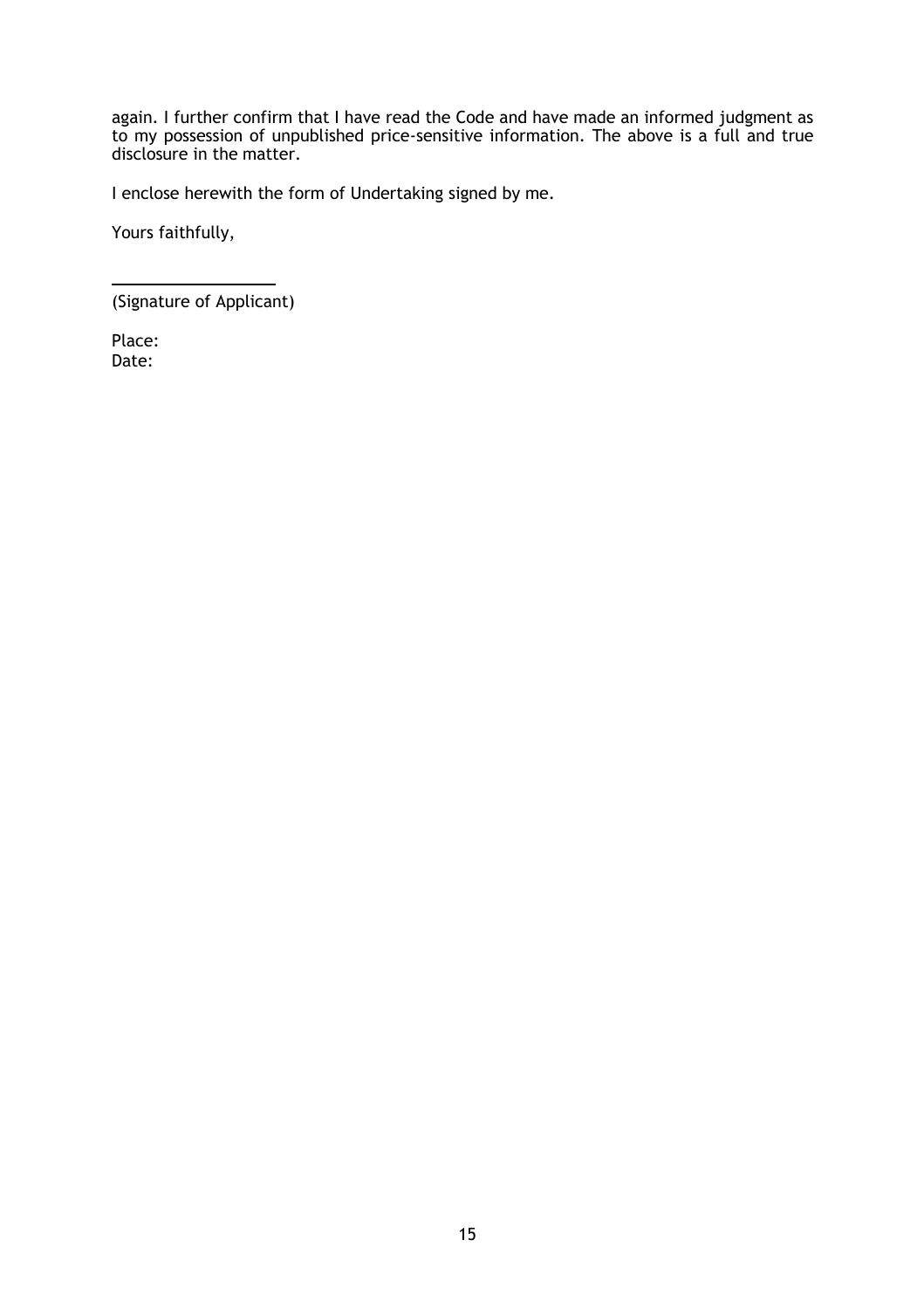#### **FORMAT OF UNDERTAKING TO BE ACCOMPANIED WITH THE APPLICATION FOR PRE-TRADING APPROVAL**

#### **UNDERTAKING**

To, Poddar Pigments Limited, Jaipur.

[I, , of the Company/ my immediate relative , am/is desirous of trading in

(insert number) securities of the Company as mentioned in my application dated for pre-clearance of the transaction.

I further declare that I shall be abide by the Company's Code of Practices and Procedures for Fair Disclosures and Code of Conduct for Regulating, Monitoring and Reporting of Trading by Insiders (collectively referred to as the "**Code**") up to and at the time of signing this Undertaking.

I declare that I have not contravened the provisions of the Code as notified by the Company from time to time.

I undertake to submit the necessary report within 2 (two) trading days of execution of the transaction or a 'Nil' report within 9 days of the approval for pre-trading being granted, if the transaction is not undertaken.

If approval is granted, I shall execute the trade within 7 (seven) trading days of the receipt of approval failing which I shall seek pre-clearance again.

I agree to comply with the provisions of the Code and provide any information relating to the trade as may be required by the Compliance Officer and permit the Company to disclose such details to SEBI, if so required.

I declare that I have made full and true disclosure in the matter.

Signature:

Date:

Place: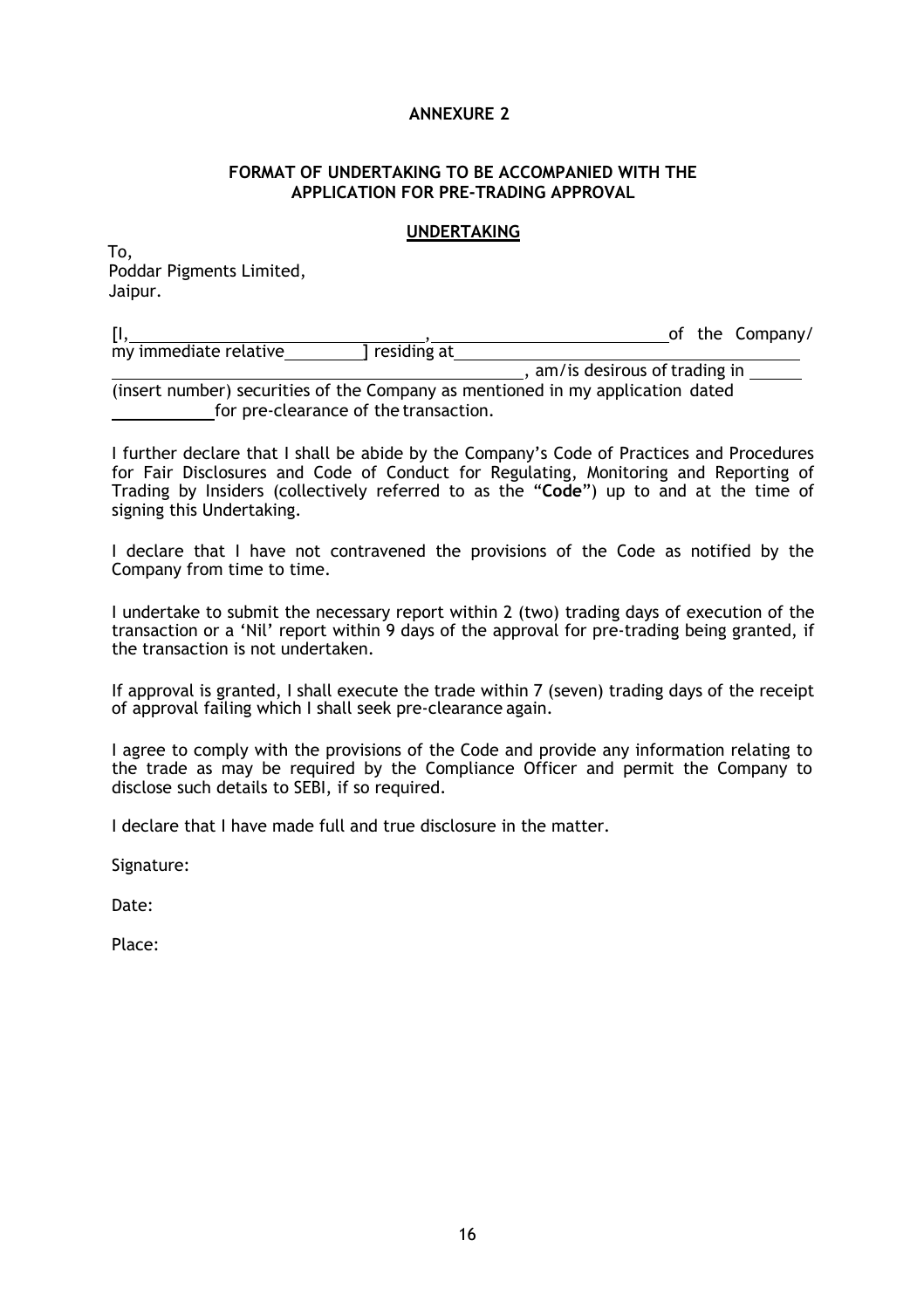## **FORMAT FOR PRE-TRADING APPROVAL ORDER**

Approval No: of

To,

| Name:        |  |
|--------------|--|
| Designation: |  |
| Emp. No.:    |  |
| Address:     |  |

**PRE-TRADING APPROVAL/DISAPPROVAL – Your applicationdated** 

Dear Mr. /Mrs.

This is to inform you that your request for trading in \_\_\_\_\_\_\_\_\_\_\_\_\_\_\_(nos) shares of the Company as mentioned in your application dated is hereby [approved/disapproved]. Please note that the said transaction must be completed on or before (date) i.e. within 7 (seven) days from today.

This approval is being issued to you based on the various declarations, representations and warranties made by you in your said application.

In case [you/your immediate relative] do(es) not execute the approved transaction on or before the aforesaid date you would have to seek fresh pre-clearance before executing any transaction in the securities of the Company. Further, you are required to file the details of the executed transactions in the attached format within 2 (two) trading days from the date of transaction. In case the transaction is not undertaken a 'Nil' report shall be necessary.

Yours faithfully, for Poddar Pigments Limited

COMPLIANCE OFFICER Date: when the contract of the contract of the contract of the contract of the contract of the contract of the contract of the contract of the contract of the contract of the contract of the contract of the contract of the

Encl: Format for submission of details of transaction (Annexure 4)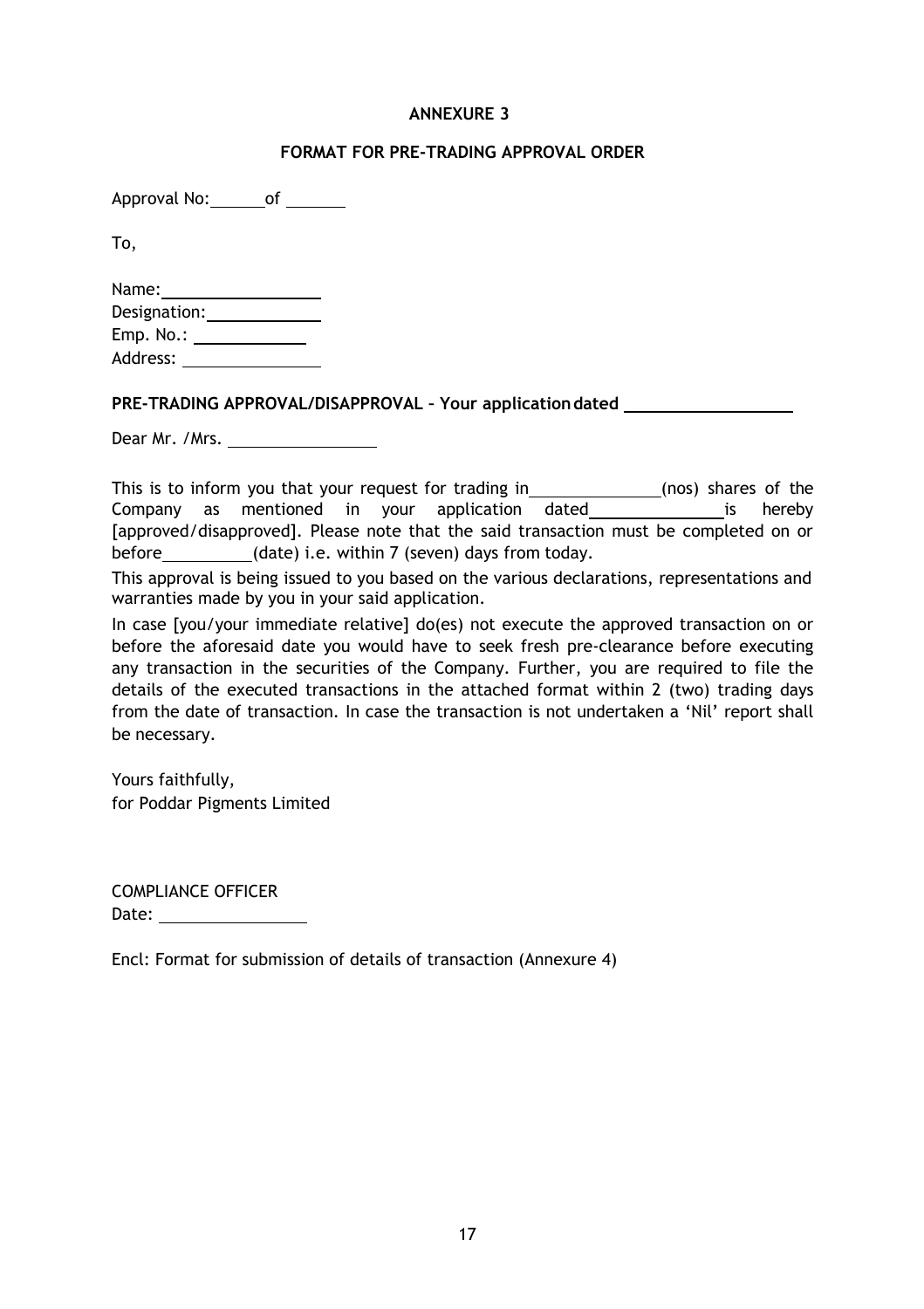#### **FORMAT FOR DISCLOSURE OF PRE-APPROVED TRANSACTIONS**

*(To be submitted within 2 trading days of transaction in securities of the Company) (In case no transaction entered, Nil report to be submitted within 9 days from grant of approval order)*

To, The Compliance Officer, Poddar Pigments Limited, Jaipur.

I hereby inform that I

- have not bought / sold/ subscribed any securities of the Company
- have bought/sold/subscribed to securities as mentioned below on (date)

| Name of holder | No. of<br>Securities<br>dealt with | subscribed | Bought/sold/   DP ID/Client ID   Price (INR)<br>/ Folio No |  |
|----------------|------------------------------------|------------|------------------------------------------------------------|--|
|                |                                    |            |                                                            |  |
|                |                                    |            |                                                            |  |

In connection with the aforesaid transaction(s), I hereby undertake to preserve, for a period of 5 years and produce to the Compliance officer / SEBI any of the following documents:

- 1. Broker's contract note.
- 2. Proof of payment to/from brokers.
- 3. Extract of bank passbook/statement (to be submitted in case of demat transactions).
- 4. Copy of Delivery instruction slip (applicable in case of sale transaction).

I agree to hold the above securities for a minimum period of 6 months. In case there is any urgent need to sell these securities within the said period, I shall approach the Compliance Officer for necessary approval. (*applicable in case of purchase/subscription*).

I declare that the above information is correct and that no provisions of the Company's Code of Practices and Procedures for Fair Disclosures and Code of Conduct for Regulating, Monitoring and Reporting of Trading by Insiders and/or applicable laws and regulations have been contravened for effecting the above said transactions(s).

Yours faithfully,

Name: Designation:

Signature: Date: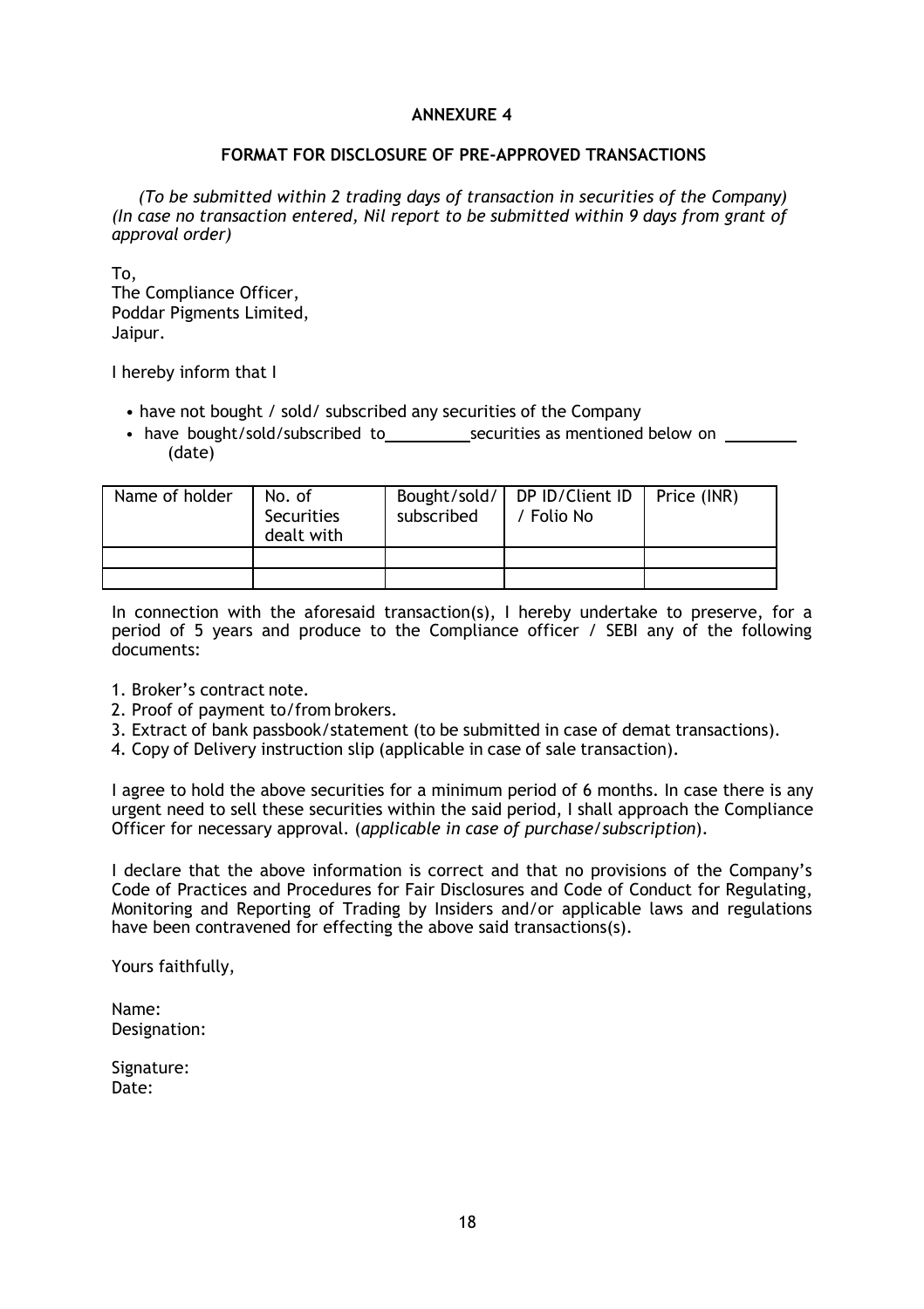# **FORMAT OF DISCLOSURE BY DIRECTORS, KEY MANAGERIAL PERSONNEL AND PROMOTERS**

#### **FORM B**

#### **SEBI (Prohibition of Insider Trading) Regulations, 2015 [Regulation 7 (1) (b) read with Regulation 6(2) – Disclosure on becoming a Key Managerial Personnel/Director/Promoter/Member of the promoter group]**

Name of the company :

ISIN of the company :

**Details of Securities held on appointment of Key Managerial Personnel (KMP) or Director or upon becoming a Promoter or member of the promoter group of a listed company and immediate relatives of such persons and by other such persons as mentioned in Regulation 6(2)**

| Name, PAN,<br>CIN/DIN $&$<br>address with<br>contact nos. | of<br>Category<br>Person (KMP/<br>Director or<br>Promoter or<br>member of the<br>promoter group/<br>Immediate relative<br>to/ others, etc.)<br>2 | Date of appointment of<br><b>KMP/Director/OR Date</b><br>of becoming<br>Promoter/member of<br>the promoter group<br>3 | Securities<br>held<br>the<br>at<br>appointment of KMP/Director or upon<br>becoming Promoter or member of the<br>promoter group<br>Type of securities (For eg.<br>Warrants,<br>Shares,<br>Convertible<br>Debentures.<br>Rights entitlements, etc.)<br>$\overline{4}$ | time of<br>No.<br>5 | % of Shareholding<br>6 |
|-----------------------------------------------------------|--------------------------------------------------------------------------------------------------------------------------------------------------|-----------------------------------------------------------------------------------------------------------------------|---------------------------------------------------------------------------------------------------------------------------------------------------------------------------------------------------------------------------------------------------------------------|---------------------|------------------------|
|                                                           |                                                                                                                                                  |                                                                                                                       |                                                                                                                                                                                                                                                                     |                     |                        |

*Note: "Securities" shall have the meaning as defined under regulation 2(1)(i) of SEBI (Prohibition of Insider Trading) Regulations, 2015.*

**Details of Open Interest (OI) in derivatives on the securities of the company held on appointment of KMP or Director or upon becoming a Promoter or member of the promoter group of a listed company and immediate relatives of such persons and by other such persons as mentioned in Regulation 6(2).**

| Open Interest of the Future contracts held at the time of appointment of Open Interest of the Option Contracts held at the time of |                       |  |  |  |  |  |
|------------------------------------------------------------------------------------------------------------------------------------|-----------------------|--|--|--|--|--|
| Director/KMP or upon becoming Promoter/member of the promoter appointment of Director/KMP or upon becoming Promoter/member         |                       |  |  |  |  |  |
| group                                                                                                                              | of the promoter group |  |  |  |  |  |
|                                                                                                                                    |                       |  |  |  |  |  |
|                                                                                                                                    |                       |  |  |  |  |  |

| Contract specifications | Number of      | Notional    | Contract       | Number                | Notional             |
|-------------------------|----------------|-------------|----------------|-----------------------|----------------------|
|                         | units          | value in    | specifications | of units (contract s) | value in Rupee terms |
|                         | (contracts $*$ |             |                | * lot size)           |                      |
|                         | lot size)      | Rupee terms |                |                       |                      |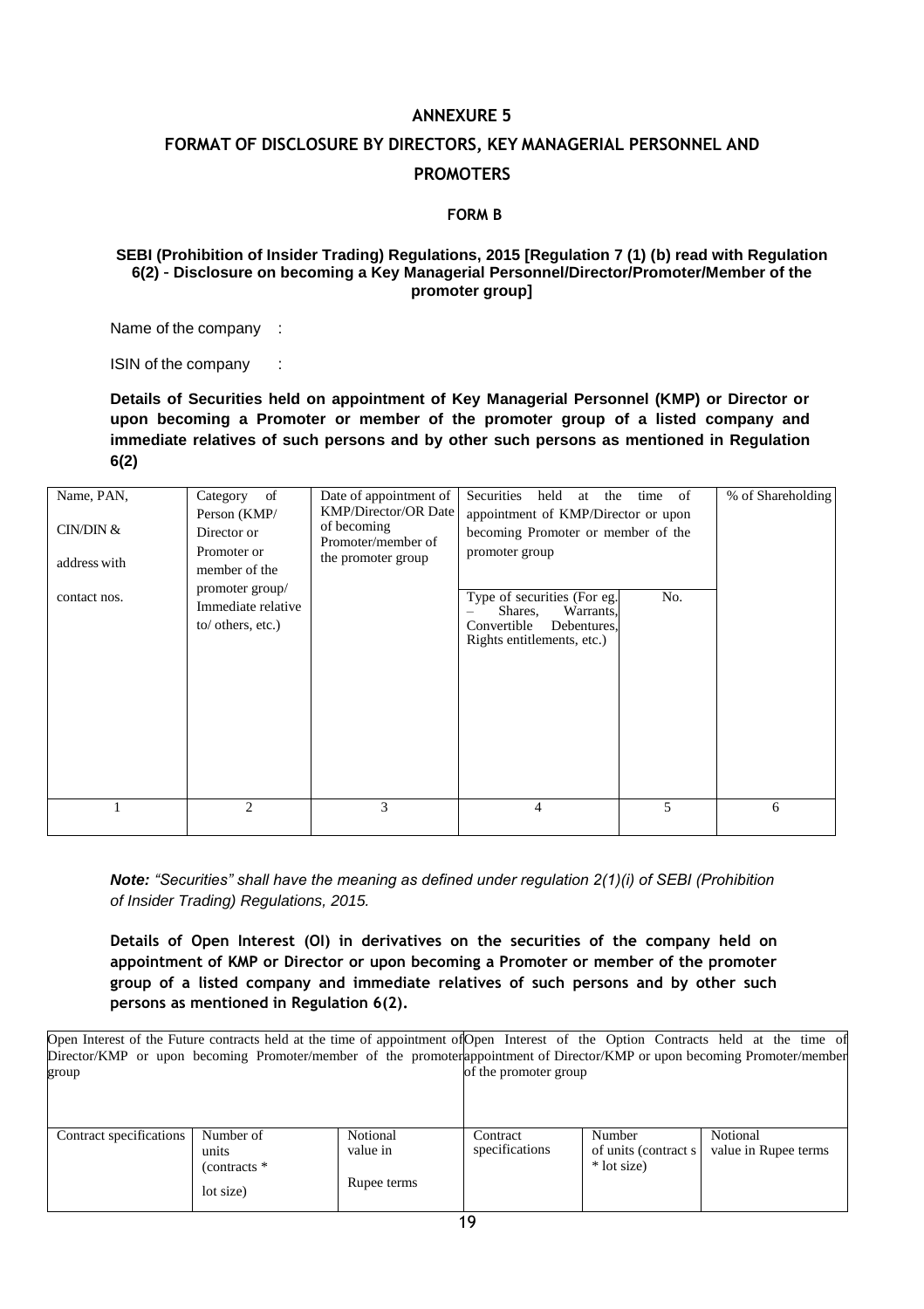*Note: In case of Options, notional value shall be calculated based on premium plus strike price of options.*

Name & Signature:

Designation:

Date:

Place: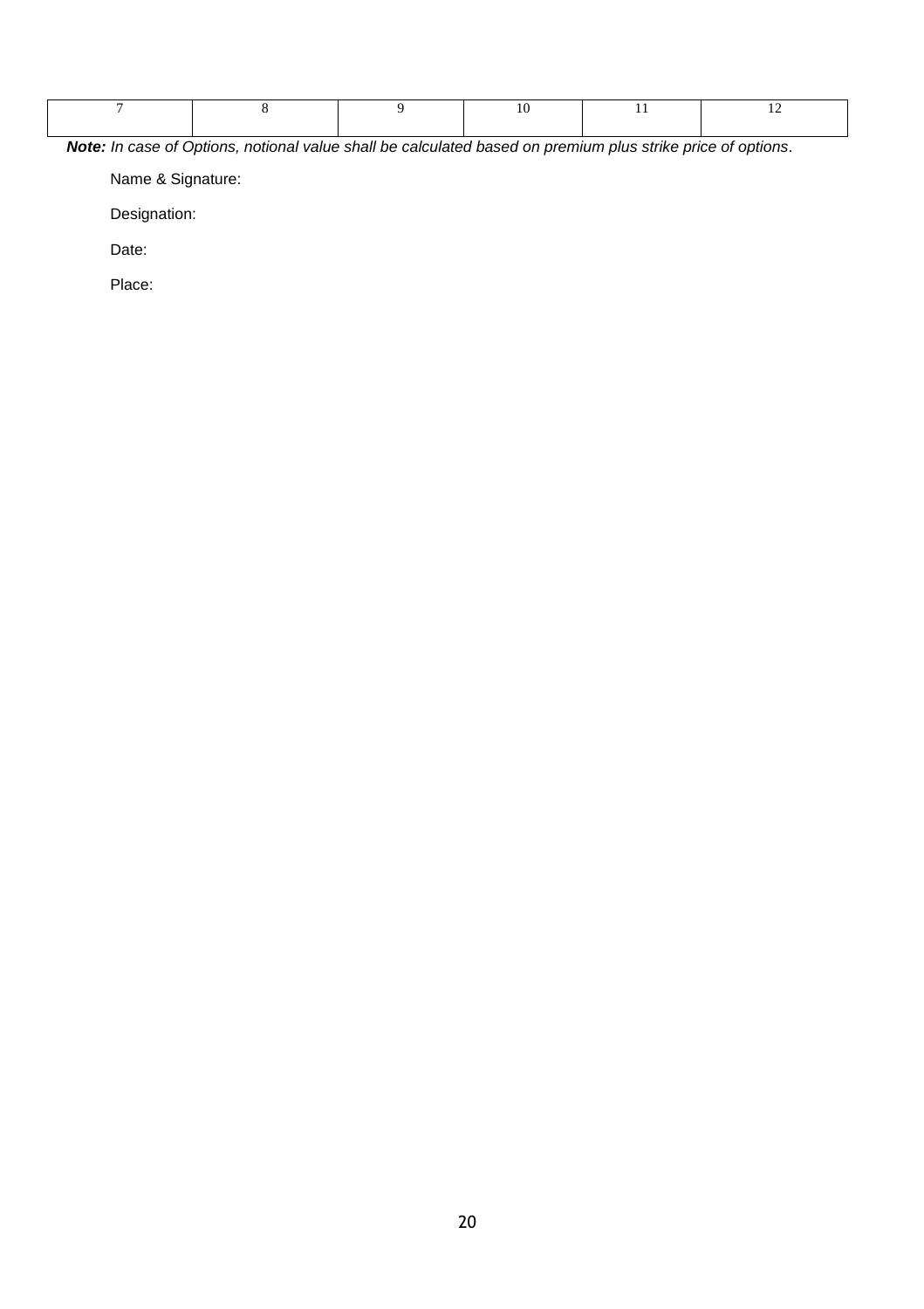# **FORMAT FOR DISCLOSURE OF TRANSACTIONS CROSSING CERTAIN THRESHOLDS BY PROMOTER/ DIRECTORS/EMPLOYEES**

**FORM C**

**SEBI (Prohibition of Insider Trading) Regulations, 2015** 

**[Regulation 7 (2) read with Regulation 6(2) – Continual**

**Disclosure)**

Name of the company:

ISIN of the company:

#### **Details of change in holding of Securities of Promoter, Member of the Promoter Group, Designated Person or Director of a listed company and immediate relatives of such persons and other such persons as mentioned in Regulation 6(2)**

| Name, PAN,<br>CIN/DIN, &<br>address<br>with contact<br>nos. | Category of<br>Person<br>(Promoter/<br>member of<br>the<br>promoter<br>group/desig<br>nated<br>person/<br>Director<br>s/immediat<br>e relative<br>to/others<br>etc.) | Securities held prior                                                                                                              | to acquisition/disposal             | Type of<br>Value<br>Transaction<br>No.                                                                            |   |                | Securities held<br>post<br>acquisition /<br>disposal                                                  |                                                                                                                                  |                                    | Date of<br>allotment<br>advice/<br>acquisition<br>of shares/<br>disposal of<br>shares,<br>specify | Date<br>of<br>intimation<br>to<br>company | Mode of<br>acquisitio<br>n/<br>disposal<br>(on<br>market /<br>public /<br>rights /<br>preferenti<br>al offer /<br>off<br>market /<br>Inter-se<br>transfer.<br><b>ESOPs</b><br>etc) | Excha<br>nge on<br>which<br>the<br>trade<br>was<br>execut<br>ed |    |
|-------------------------------------------------------------|----------------------------------------------------------------------------------------------------------------------------------------------------------------------|------------------------------------------------------------------------------------------------------------------------------------|-------------------------------------|-------------------------------------------------------------------------------------------------------------------|---|----------------|-------------------------------------------------------------------------------------------------------|----------------------------------------------------------------------------------------------------------------------------------|------------------------------------|---------------------------------------------------------------------------------------------------|-------------------------------------------|------------------------------------------------------------------------------------------------------------------------------------------------------------------------------------|-----------------------------------------------------------------|----|
|                                                             |                                                                                                                                                                      | Type of<br>securities<br>(For eg. -<br>Shares,<br>Warrants,<br>Converti<br>ble<br>Debentur<br>es, Rights<br>entitlement<br>s etc.) | No. and<br>% of<br>sharehol<br>ding | securities<br>(For eg. -<br>Shares,<br>Warrants,<br>Convertible<br>Debentures,<br>Rights<br>entitlement,<br>etc.) |   |                | Type<br>(Purchase/<br>Sale/<br>Pledge/<br>Revocation/<br>Invocation/<br>Others-<br>please<br>specify) | Type of<br>securities<br>(For eg. -<br>Shares,<br>Warrants,<br>Convertible ding<br>Debentures,<br>Rights<br>entitlement<br>etc.) | No.<br>and<br>% of<br>shar<br>ehol | From                                                                                              | To                                        |                                                                                                                                                                                    |                                                                 |    |
| $\mathbf{1}$                                                | $\overline{2}$                                                                                                                                                       | $\overline{3}$                                                                                                                     | $\overline{4}$                      | $\sqrt{5}$                                                                                                        | 6 | $\overline{7}$ | $\overline{8}$                                                                                        | 9                                                                                                                                | 10                                 | 11                                                                                                | 12                                        | $\overline{13}$                                                                                                                                                                    | 14                                                              | 15 |
|                                                             |                                                                                                                                                                      |                                                                                                                                    |                                     |                                                                                                                   |   |                |                                                                                                       |                                                                                                                                  |                                    |                                                                                                   |                                           |                                                                                                                                                                                    |                                                                 |    |

**Note: (i) "Securities " shall have the meaning as defined under regulations 2(I) (i) of SEBI (Prohibition of Insider Trading) Regulations, 2015**

**(ii) Value of transaction excludes taxes/brokerage/any other charges**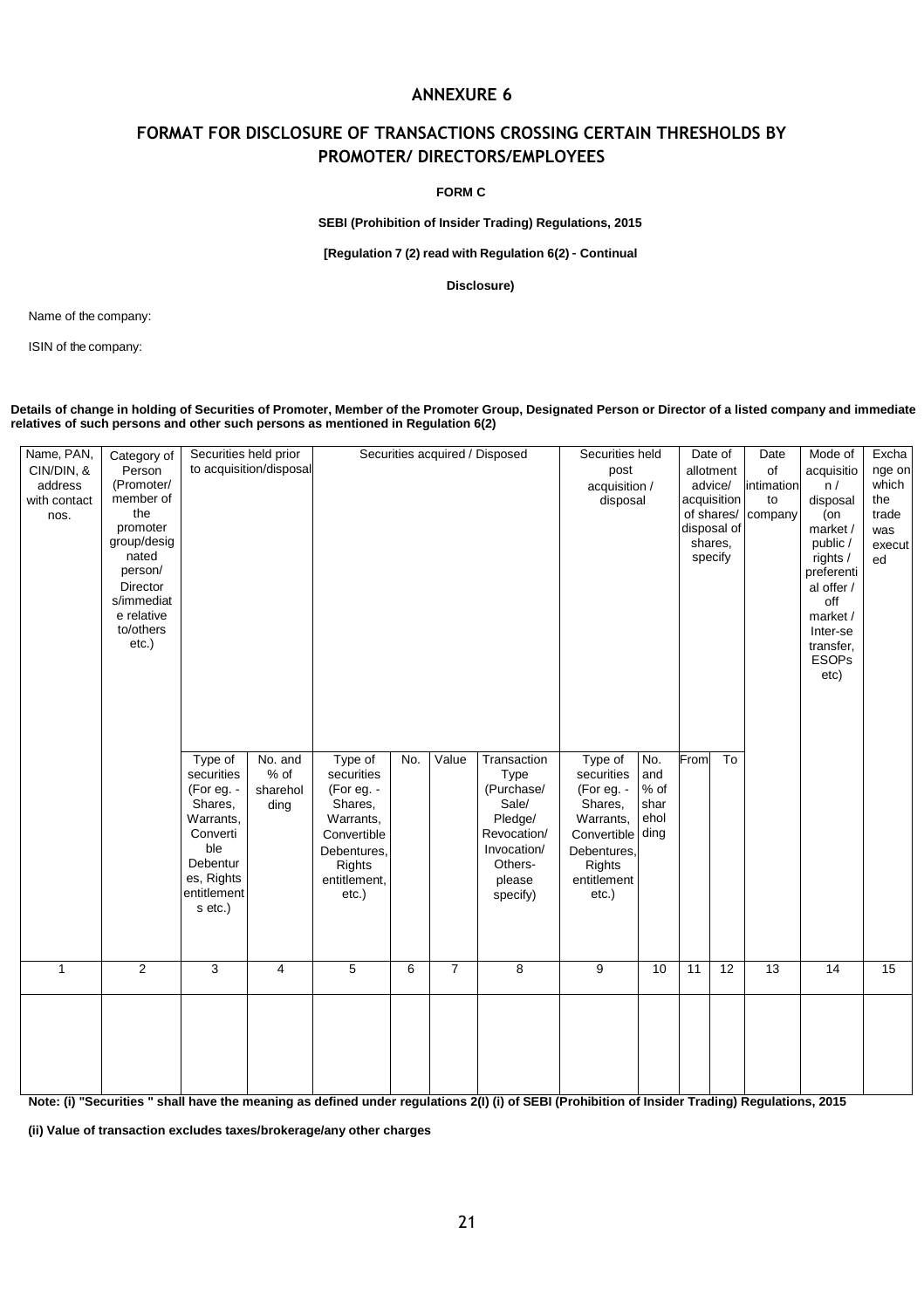**Details of trading in derivatives on the securities of the company by Promoter, member of the promoter group, designated person or Director of a listed company and immediate relatives of such persons and other such persons as mentioned in Regulation 6(2).**

|                     | Exchange on which the<br>trade was executed |                   |                                                |                   |                                          |    |
|---------------------|---------------------------------------------|-------------------|------------------------------------------------|-------------------|------------------------------------------|----|
| Type of<br>contract | <b>Contract Specifications</b>              | <b>Buy</b>        |                                                |                   | Sell                                     |    |
|                     |                                             | Notional<br>Value | Number of<br>units<br>(contracts*<br>lot size) | Notional<br>Value | Number of units<br>(contracts* lot size) |    |
| 16                  | 17                                          | 18                | 19                                             | 20                | 21                                       | 22 |
|                     |                                             |                   |                                                |                   |                                          |    |

Note: In case of Options, notional value shall be calculated based on premium plus strike price of options.

Name & Signature:

Designation:

Date:

Place: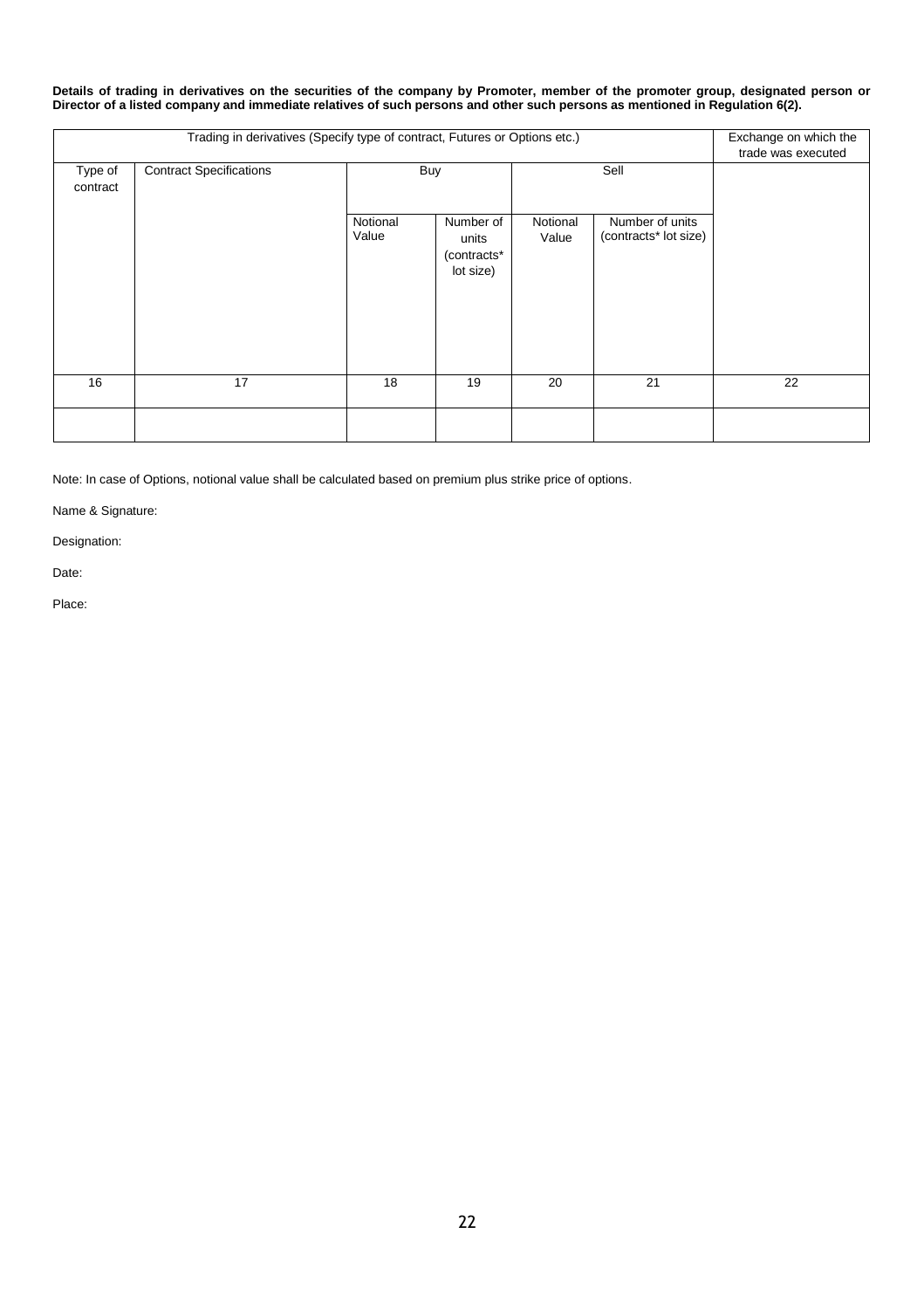#### **FORMAT OF ANNUAL STATEMENT OF HOLDINGS BY PROMOTER/MEMBER OF PROMOTER GROUP/KEY MANAGERIAL PERSONNEL/DIRECTOR/DESIGNATED PERSON AND THEIR IMMEDIATE RELATIVES**

Date: ………………..

To, The Compliance Officer Poddar Pigments Limited E-10-11, F-14-16, RIICO Industrial Area, Sitapura, **Jaipur – 302022**

Dear Sir,

**STATEMENT OF SHAREHOLDINGS IN THE COMPANY (PODDAR PIGMENTS LIMITED)** As on March 31, 2022, I hereby declare the following details to be true, correct and complete in all respects:

| Name of Promoter/<br>Member of Promoter<br>Group/Director/KMP<br>/Designated Person | Designation | PAN/Other<br>Identification<br>No.: | Folio No./DP Id. $\mathbf{t}$<br>Client Id. | Details of<br>Security/<br>(ies) Held | Address, Phone &<br>Mobile No. |
|-------------------------------------------------------------------------------------|-------------|-------------------------------------|---------------------------------------------|---------------------------------------|--------------------------------|
|                                                                                     |             |                                     |                                             |                                       |                                |

| Sr.<br>No. | Name of ImmediateRelationship with<br>Relative <sup>1</sup> | Director/KMP/<br>Designated Person | PAN/ Other<br>Id. No.: | Folio No./DP Id. & Details of<br>Client Id. | Security/<br>(ies) Held | Address, Phone &<br>Mobile No. |
|------------|-------------------------------------------------------------|------------------------------------|------------------------|---------------------------------------------|-------------------------|--------------------------------|
|            |                                                             |                                    |                        |                                             |                         |                                |
|            |                                                             |                                    |                        |                                             |                         |                                |
|            |                                                             |                                    |                        |                                             |                         |                                |
|            |                                                             |                                    |                        |                                             |                         |                                |
|            |                                                             |                                    |                        |                                             |                         |                                |
|            |                                                             |                                    |                        |                                             |                         |                                |
|            |                                                             |                                    |                        |                                             |                         |                                |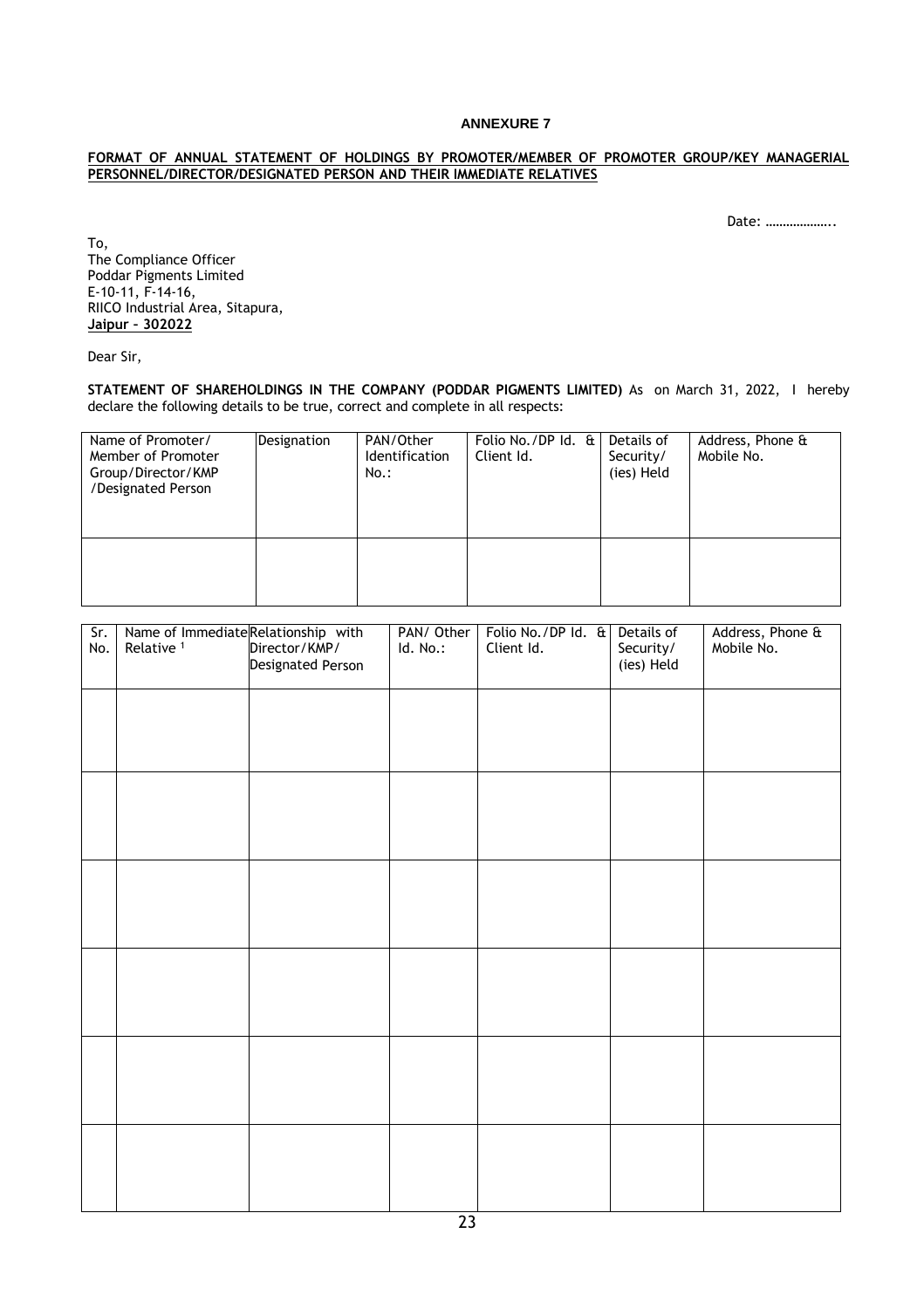| Sr.<br>No. | Name of Person with whom I share a<br>Material Financial Relationship <sup>2</sup> | PAN/ Other Id. No.: | Folio No./DP Id. &<br>Client Id. | Phone & Mobile No. |
|------------|------------------------------------------------------------------------------------|---------------------|----------------------------------|--------------------|
|            |                                                                                    |                     |                                  |                    |
|            |                                                                                    |                     |                                  |                    |
|            |                                                                                    |                     |                                  |                    |

I, hereby also undertake to promptly inform changes, if any, in the above details from time to time.

Yours truly,

Signature:

Name:

Designation: \_\_\_\_\_\_\_\_\_\_\_\_\_\_\_\_\_\_\_

#Emp. No.:

#Dep. /Div.:

Notes:

1. "immediate relative" means a spouse of a person, and includes parent, sibling, and child of such person or of the spouse, any of whom is either dependent financially on such person, or consults such person in taking decisions relating to trading in securities;

2. "material financial relationship" shall mean a relationship in which one person is a recipient of any kind of payment such as by way of a loan or gift during the immediately preceding twelve months, equivalent to at least 25% of such payer's annual income but shall exclude relationships in which the payment is based on arm's length transactions.

**# To be filled in only by Employees**